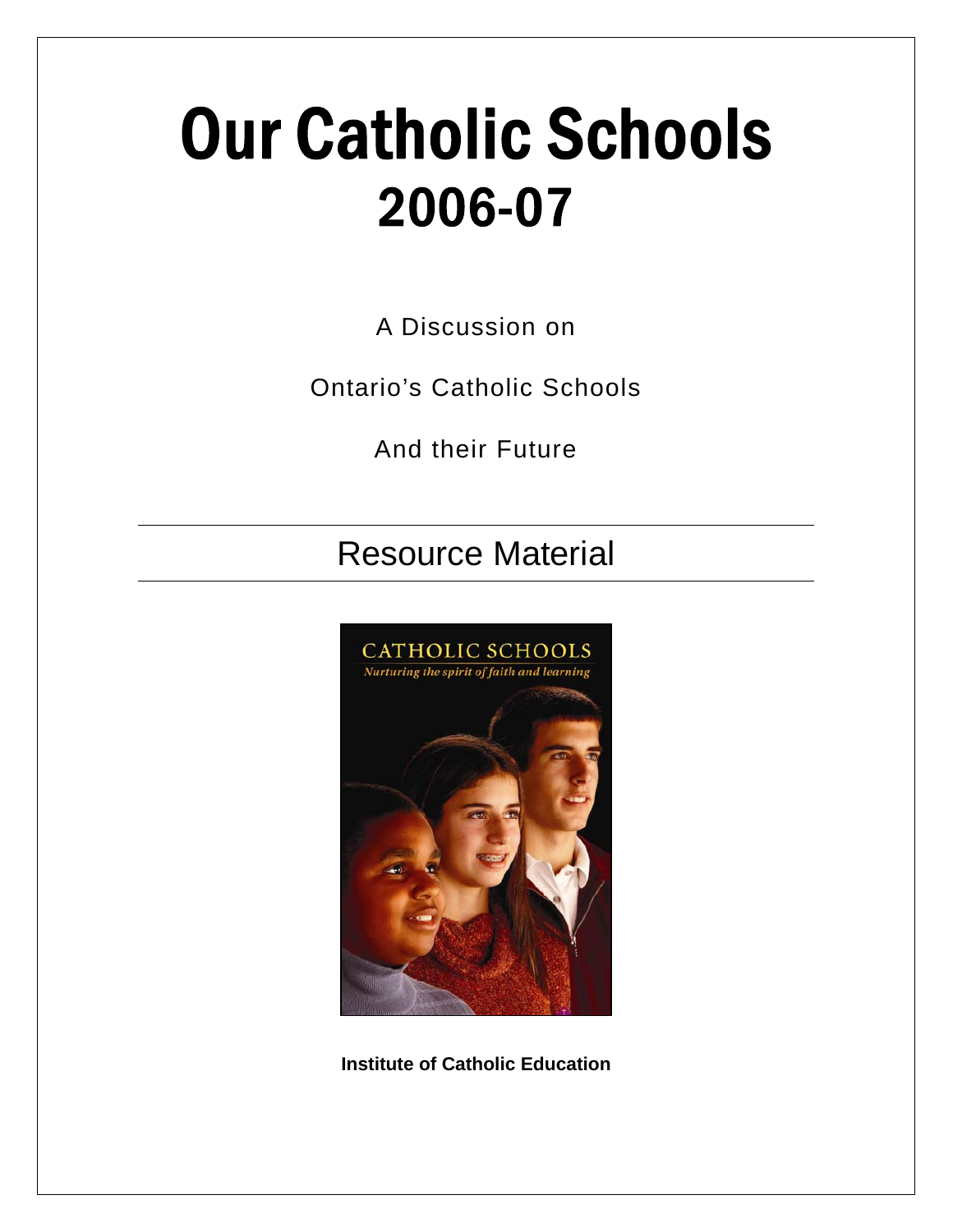### The Development of Catholic Schools in Ontario

The creation of a state-supported, universally accessible, and comprehensive Catholic education system in Ontario was never anticipated by the first pioneers in what was then called Upper Canada. In the 1830s, Catholic education-for that matter any education-was considered to be within the realm of the few: young men training for the church, public service, or the professions. Bishop Alexander Macdonell of Kingston secured some financial support from the crown for schoolmasters, some of whom were his priests. Small groups of children undertook a classical and catechetical education in their parish rectory, a local home, or in log school houses often shared between Catholics and their non-Catholic neighbours.

In 1841, Macdonell's dream of more permanent funding for Catholic schools by the state was partially realized, when the new school Act for the United Province of Canada (a union of Upper and Lower Canada, today's Ontario and Quebec) included a clause that permitted Catholics and others to establish denominational schools. The growth of Catholic schools over the next twenty-five years was punctuated by sectarian violence, linguistic conflict, and political manoeuvring within the poorly conceived and constitutionally flawed legislature of Canada. These schools also emerged at a time in the 1840s and 1850s when Egerton Ryerson, the School Superintendent of Canada West, pushed for free, universal, and an academically progressive public school system in what had been Upper Canada (now Ontario). He believed such schools would promote loyalty to the Crown, solid citizenship, a sound curriculum, and a generic Christianity.

The latter point was troubling to many Catholics, who believed that the non-sectarian Christianity promoted in public schools, and fostered by the large numbers of Protestant schoolmasters, amounted to little more than

Protestant proselytization. Bishop Armand de Charbonnel of Toronto (1850-1860) went so far as to call public schools an "insult" to the Catholic population and he urged his flock to establish and support distinctively Catholic schools. All of this squabbling over education came at a time of troubled relations between Catholics and Protestants in Canada. Although caused, in part, by sectarian bitterness imported from Europe, Upper Canadian Christians created their own reasons to prey upon one another; the arrival of thousands of Irish Catholic refugees from the potato famine was regarded as a scourge upon the land, while French Canadian Catholic legislators were accused of furthering the interests of Catholicism by means of their strong presence in the Canadian Assembly. In the 1850s, expressions of sectarian bitterness varied from hateful rhetorical exchanges between Protestants and Catholics in the public press, to full-fledged riots in the towns and cities of what is now Ontario.

The extension of Catholic schools in Upper Canada was often at the heart of the bitterness and bloodshed. In 1855, by the weight of French Canadian Catholic votes, the Assembly passed the Tache Act, which extended the rights of Upper Canada's Catholic minority to create and manage their own schools. Similarly in 1863, the votes of French Canadian Catholic legislators and their moderate Anglophone allies passed the Scott Act, which confirmed, among other things, Catholic school trustees with all of the rights and privileges of their counterparts in the public schools, and allowed Catholic schools a share of the Common School Fund provided by the Canadian government. What infuriated English-speaking Protestants in Upper Canada was that they did not want these schools in their section of Canada but were forced to accept them because of the preponderance of French-Canadian Catholic legislators (from the Lower Canadian section of the Assembly) who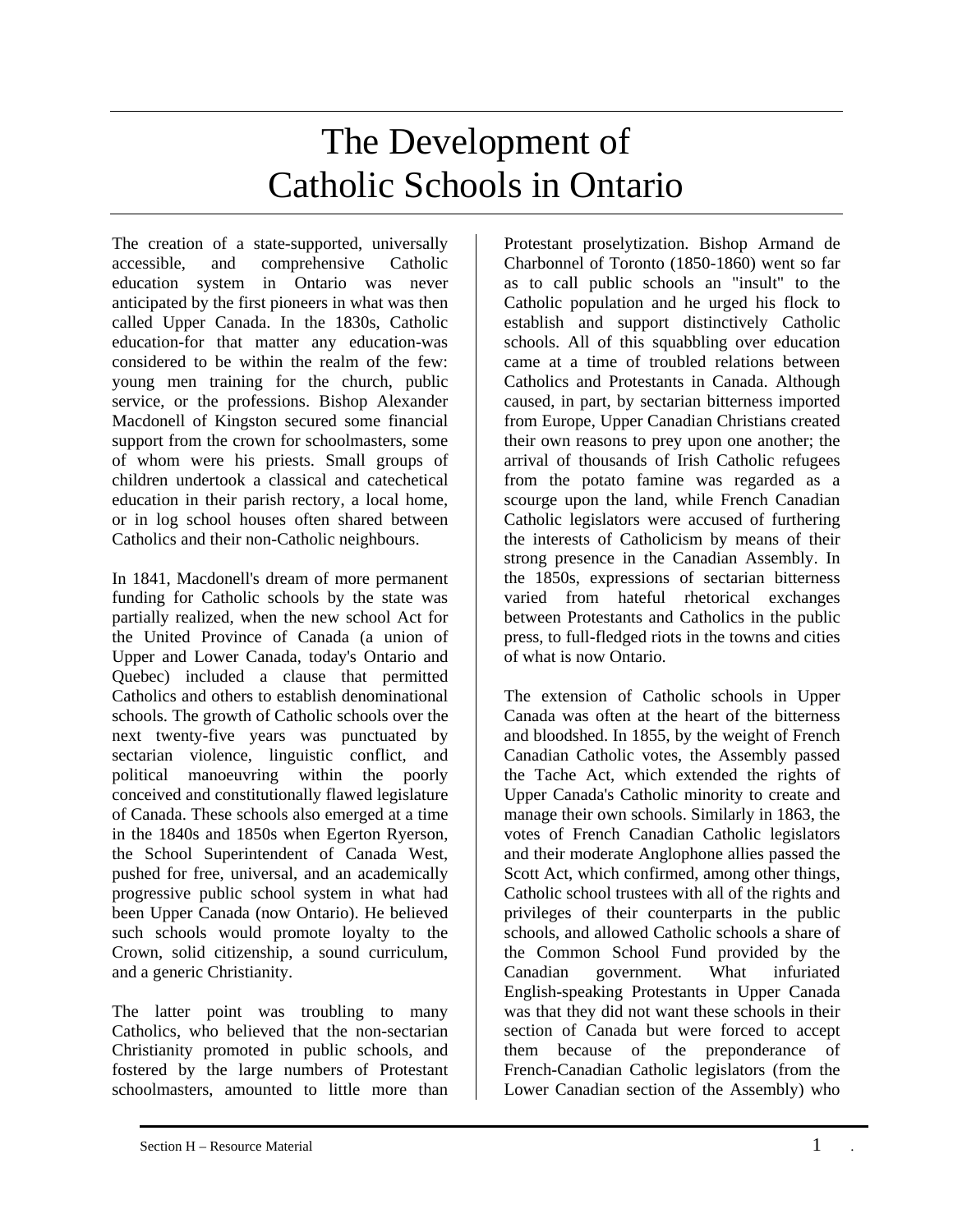were determined to secure educational rights for their Catholic brothers and sisters, who were a minority in Upper Canada.

The sectionalism that helped to create Catholic schools also prompted Upper Canadian Protestants to demand the end to the farcical union between Upper and Lower Canada. In 1867, the British North America Act created Canada, with both federal and provincial governments, the latter of which were solely responsible for education. Catholics in the new province of Ontario, now faced a hostile Protestant majority, without the security of their old French Canadian allies from the new province of Quebec. In advance of Confederation, with their fragile minority rights to Catholic schools in mind, Archbishop John Joseph Lynch of Toronto (1860-88) and politician Thomas D'Arcy McGee initiated a process to secure the rights of Catholic schools. Under section 93 of the BNA Act, all the educational rights held by religious minorities at the time of Confederation would be secured constitutionally thereafter. For Catholics in Ontario this meant the right to establish, manage and control their own schools, and to share proportionally in the government funds allotted to education. In time, this section 93 would become the touchstone for most constitutional and legal debates regarding Ontario's Catholic schools.

Ryerson never thought denominational schools would survive. In the late nineteenth century, Catholic schools were chronically under funded because of their small tax base, their inability to share in the business tax assessment, and their securing of only a tiny share of government school funds. Moreover, after Confederation, Ontario grew rapidly and emerged as Canada's industrial and urban heartland. The population increased dramatically and new strains were placed on the education system. Ontarians demanded progressive, high quality education commensurate with the commercial and industrial advances of their society. Catholic schools survived the stresses of the new Ontario because of the dogged dedication of Catholic leaders to fight for legislative changes favouring their schools and, because of the generosity of

Catholic religious orders who dominated the teaching ranks in these schools, adapted to the new curricular changes, and donated much of their salary back into the schools. Women religious were notable in their ability to attain provincial teaching certification, despite the popular belief (particularly among Catholics themselves) that "nuns" would never expose themselves to the dangers of "Protestant" teacher's colleges (Normal Schools).

In no case was the self-sacrifice of Catholic school supporters more evident than in the case of high schools. Created by an act of the Ontario legislature in 1871, Ontario's high schools would emerge as one way in which young Ontarians could be moulded to meet the demands of their burgeoning urban industrial society. Because they had not existed as such at the time of Confederation, Catholic high schools were not eligible for Provincial grants. Before Confederation, however, some Catholic schools offered instruction to older students under the auspices of the common school. Later, several Catholic schools offered fifth book classes (closely resembling grades 9 and 10) and were in a legal position to do so after 1899, when the government broadened its regulations regarding schools that offered a "continuation" of the curriculum beyond what is now grade eight. In reality, however, Catholics could only direct their taxes to public high schools and, if they so desired, could pay tuition fees to have their children receive a full high school education in "private" Catholic schools, usually run by religious orders. After decades of Catholic lobbying and sectarian fighting on this injustice, the Catholic bishops and the Ontario Government agreed that a test case be brought before the courts to establish whether or not Catholic high schools were entitled to government funding under the terms of the BNA Act. In 1925, Catholics in the Township of Tiny (Simcoe County) launched the legal challenge--poetically named "Tiny vs. The King." By 1928, the highest court of appeal in the British Empire--the Judicial Committee of the Privy Council--offered a bittersweet decision on the Catholic high school issue: Catholics, due to the pre-Confederation precedents and the subsequent development of the "fifth book"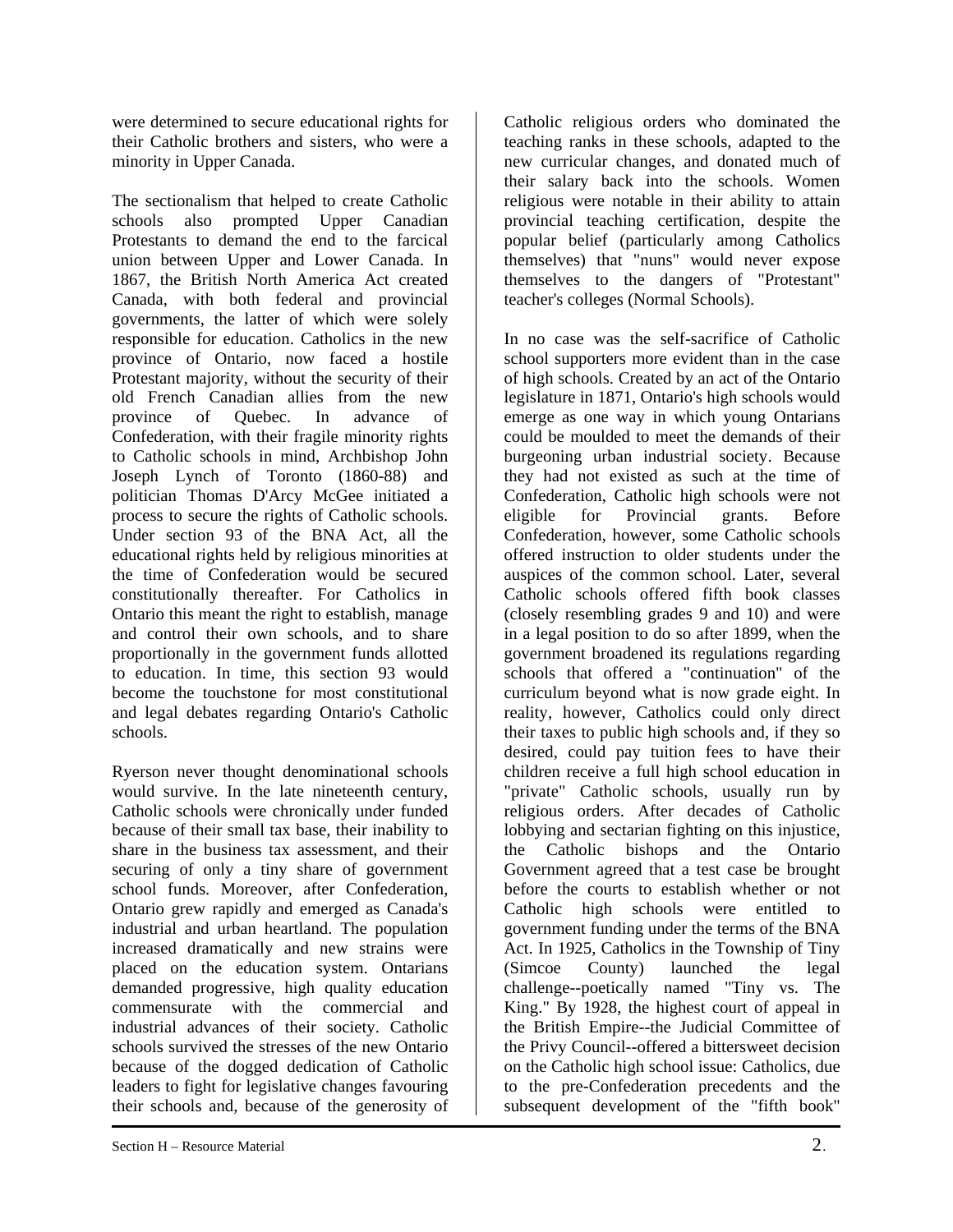continuation classes had just claims to funding for grades nine and ten; but Catholics had no constitutional right to funding beyond that, although the Provincial government was at liberty to grant it, if it desired.

This was of small consolation to the Catholic community. The pressures on Catholic schools were many. In 1900 there were 42,397 students in the system; twenty-five years later the Catholic school population had more than doubled to 95,300 students. A low municipal tax base, a minute share of the business tax (only Catholic businesses who wished to direct their taxes to separate schools), slim government grants, and a caution to keep their tax rates competitive with the affluent public school boards, collectively spelled financial hardship for Catholic schools. Facilities were old, classrooms generally were crowded, the growing ranks of lay teachers were paid less, and programs of study were limited in both breadth and variety. Despite the fact that Catholic schools matriculated students who were competitive with their peers in the public system, and although Catholic youth moved on to University in greater numbers by the 1930s, Catholic schools were still saddled with the label of "inferiority." The onset of the Great Depression in the 1930s threatened the very existence of the system.

As it had so many times in its history, the Catholic community rallied to save its schools. By the 1930s the mantle of leadership in the fight for Catholic education was passed from the clergy to the laity. Martin J. Quinn, a Toronto businessman, organized the Catholic Taxpayers Association to lobby the Provincial Government to secure the equitable distribution of corporate and business taxes to Catholic school boards. With chapters in over 400 parishes across the Province, the CTA helped to elect the Mitchell Hepburn's Liberals in 1934, and subsequently his government passed the much sought legislation in 1936. The victory on the corporate tax issue, however was short lived. In December 1936, a wild by-election fight in East Hastings, reminiscent of the sectarian explosions of the 1850s, spelled disaster for the Liberals and convinced Premier Hepburn that the fair

distribution of business taxes to Catholics would defeat his government in the next general election. The bill was withdrawn and the Catholic community's hope for economic justice was dashed.

Canada's involvement in World War II (1939-45) effectively ended the Great Depression. The postwar situation, however, merely heightened the crisis facing Catholic schools. Renewed migration from Europe, particularly from the Catholic communities of Southern and Central Europe, and the natural increase in population that came as a result of "the baby boom," placed increased demands on Ontario's Catholic schools. More spaces were needed for the increasing number of students in Ontario's cities, particularly Hamilton, Ottawa, and Toronto. The suburbanisation of Ontario in the 1950s necessitated new Catholic schools in rural areas. A decline in religious orders and the increase in the numbers of lay teachers placed additional financial burdens on school boards that were already desperately trying to keep their school facilities and programs up to Provincial standards.

In 1950, the offer of the Hope Commission (Ontario's first Royal Commission on Education) to fund Catholic schools fully to the end of grade six, but not to subsequent grades was indeed tempting. Such ideas posed an interesting dilemma for Catholic leaders: an abbreviated but equally and fully funded system at the primary-junior level or, a complete system from Kindergarten to Grade 13 only partially funded, and ever-struggling at the secondary level. The Catholic commissioners, after much deliberation with the Ontario Bishops, decided to dissent from the Commission; they submitted a brief minority report, highlighted by historian Franklin Walker's readable and concise (less than 90 pages) outline of the history and constitutionality of Catholic schools. In contrast, the overdue and oversized (900 pages plus) majority report of the Hope Commission was generally ignored, as was its demand for a scaling back of government funding to separate schools. The system would survive but would continue to struggle, given the many demands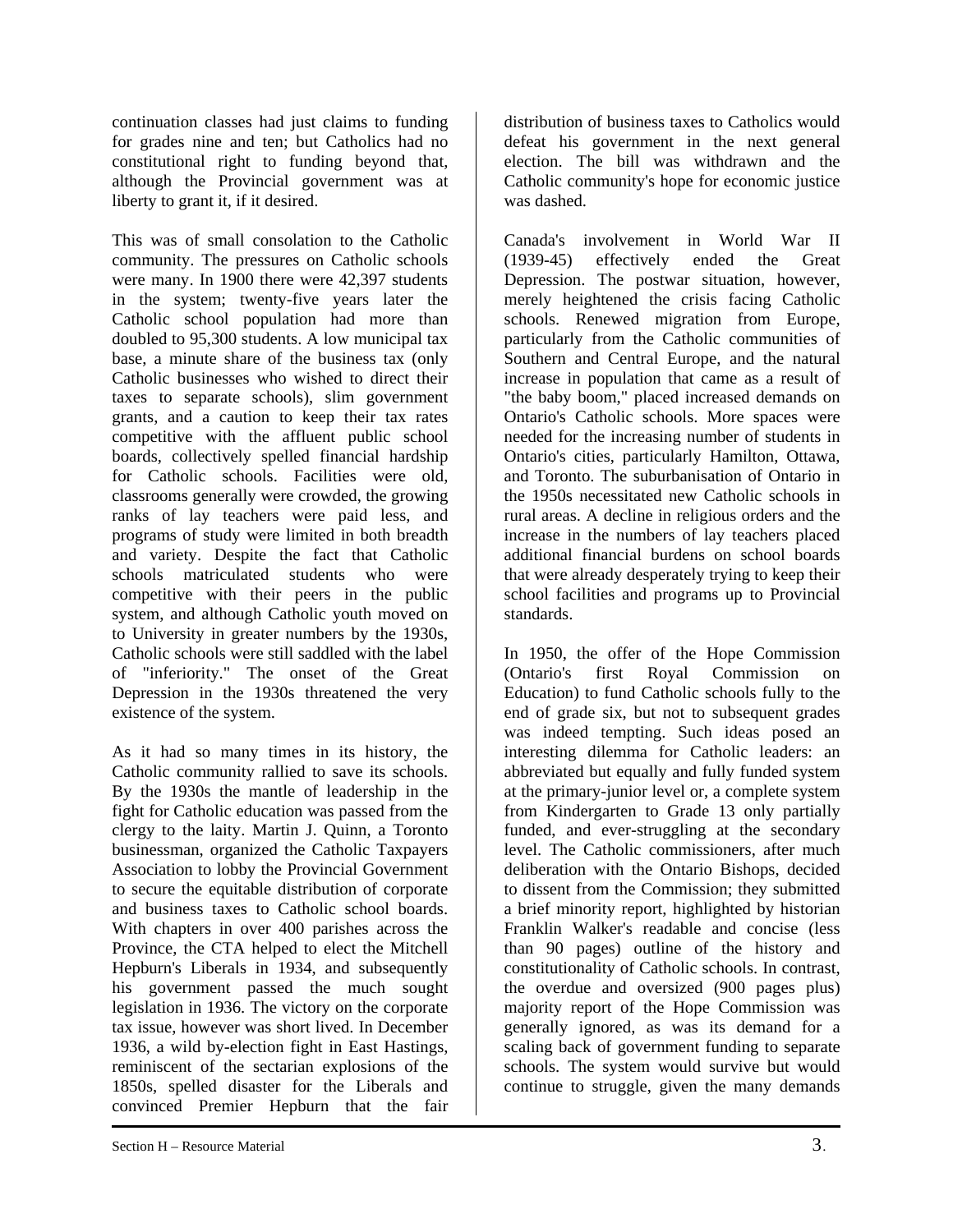placed upon it by a growing and increasingly upwardly mobile Catholic population.

Given the demographic, economic, and social pressures facing the Catholic schools, Catholics once again rallied for justice. The Ontario Separate School Trustees' Association (OSSTA), the fledgling Ontario English Catholic Teachers' Association (OECTA) and the English Catholic Education Association of Ontario (ECEAO) worked hard as individual groups and, at times, cooperatively, to better the situation of their schools. Cooperative lobbying efforts bore fruit in the late 1950s and early 1960s when the Ministry of Education initiated such programs as "equalized assessment," the "growth needs factor," and Ontario Foundation Tax Plan (1963) to "have-not" boards. Many separate school boards gleaned additional funds by means of these programs. In 1969, rural boards were amalgamated into larger county-based units with the hope that larger boards would have access to more funds, be more efficient, and provide improved programs and facilities. Together, the funding provided by the Foundation Tax Plan, and the opportunities created by board restructuring, meant a new influx of cash into Catholic elementary schools.

Catholic high schools, however, continued to suffer. Funded only at an elementary level for its junior grades and sustained principally by tuition fees for the senior grades, Catholics were forced to develop innovative ways to keep the high schools afloat. To make matters worse, the late 1960s and early 1970s witnessed a decline in vocations to religious life, and a slow erosion through increased retirements within the existing cadre of priests, brothers, and sisters in the schools. High schools depended on lay teachers accepting lower salary levels, parents operating lotteries and bingos, and students helping to clean and maintain school facilities. In the election of 1971, the Progressive Conservative government of William Davis won a healthy majority sustained, in part, by its public refusal to extend funding to Catholic high schools. When this same government proposed changes to Ontario's tax laws that would see Catholic high school property subject to taxation, it appeared that Catholic High Schools were about

Commission traveled the province to assess the reaction to the tax plan and was greeted at each stop with formidable submissions by the Catholic "partners." Through the combined efforts of clergy, trustees, teachers, parents and students, the tax plan was scrapped and Catholic high schools dodged a bullet. Ironically, in 1984, William Davis surprised his own caucus when he announced that there would be extended funding to grades eleven, twelve and thirteen in Ontario's Catholic schools. Davis regarded the decision as "justice" to Catholic schools; the cynical saw the government fishing for Catholic votes. Within three years, having faced and survived constitutional challenges, Ontario's Catholic schools finally enjoyed extended funding from junior kindergarten to the end of Grade Thirteen. Funds poured into the Catholic system and the landscape of Ontario bore the imprint of new schools, complete with facilities, equipment, and comforts scarcely imagined in previous generations.

to sing their death song. In 1976, the Blair

In our own time, both the Catholic and Public education systems have witnessed an unprecedented "revolution" of institutional and curricular change. In 1995, school councils were instituted to bring parents and teachers together for the local management of their community schools. Shortly thereafter the Progressive Conservative government reduced the number of school boards, in addition to cutting the numbers of school trustees, while placing a cap on their salaries. In 1997, in a move that may have startled Ryerson himself, the Provincial Government suspended the right of trustees to raise taxes for schools and placed educational funding exclusively in the hands of the Provincial Government. For the first time in Ontario's educational history funding for education is no longer a shared responsibility between the local community and the central government. For Catholics, however, the new financing model means equality of funding for Catholic and Public schools. Those who have reflected upon the history of their schools have realized that finally justice has been accorded to Catholics, under the terms of the Constitution (BNA) Act. Not all Catholics, however, have been in favour of the changes; teachers and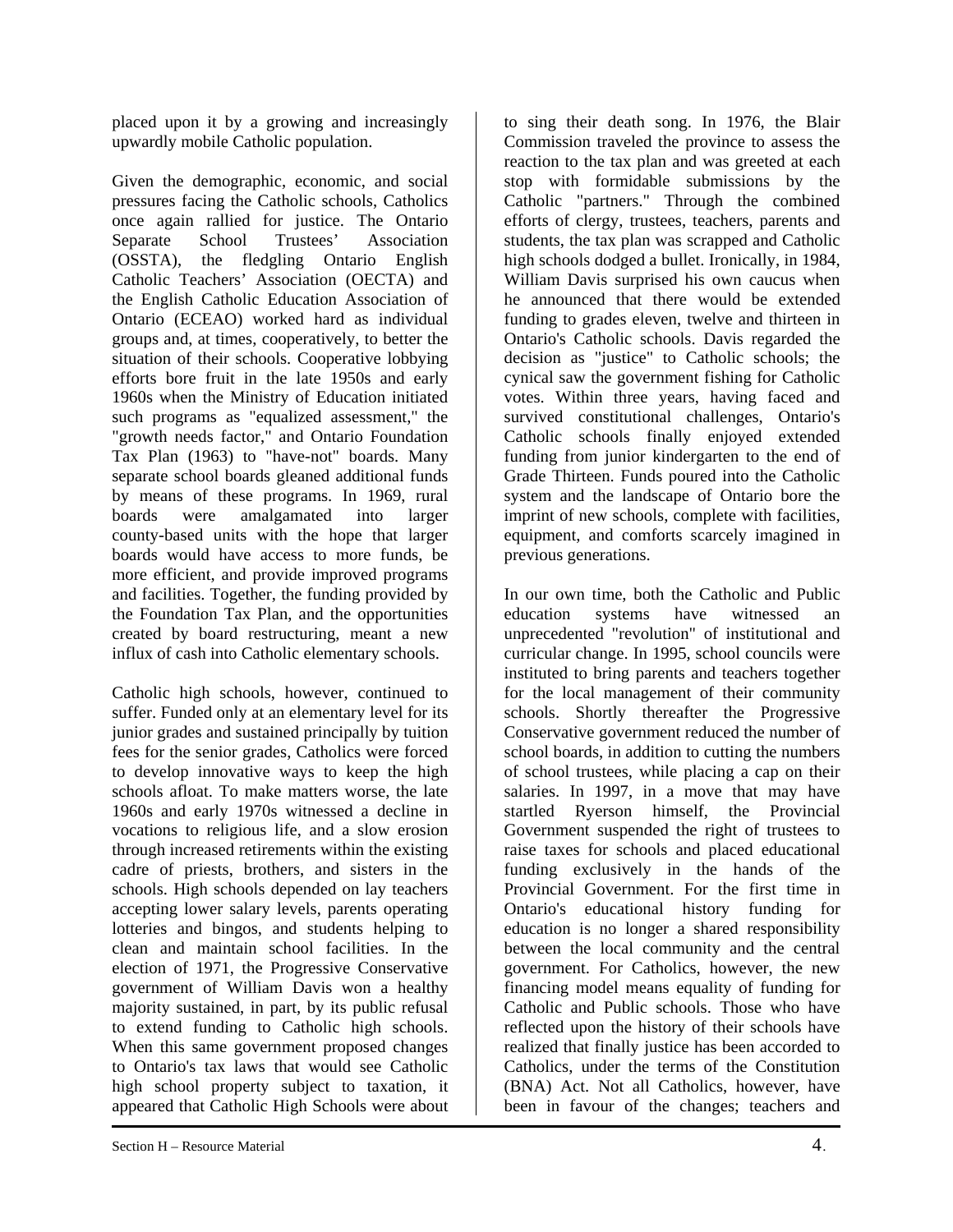others have seen this new centralization as jeopardizing the ability of Catholics control and manage their own schools. There is some fear that the Provincial Government will take an increased role in dictating to Catholic schools, perhaps to the detriment of the distinct denominational character of these schools. In the current ideological climate dominated by the proverbial "bottom line" and secular values, it is believed by some that the "taxpayers" of Ontario will be loath to support two education systems. In addition, the demise of publicly funded Catholic schools in Quebec and Newfoundland has contributed to a growing uneasiness about the future of Ontario's Catholic schools.

Catholics in Ontario must be awake to the "signs of the times." With legislation supporting funding equity in hand, Catholics cannot afford to become complacent about their education system. In a secular and pluralistic society, denominational rights, particularly in the matter of schools, are not widely subscribed. Those who know the story of the development of Catholic schools in this province must realize that these schools are a gift that should not be squandered. Ontario's Catholics have a responsibility to nourish, improve and defend their schools as a **distinctive and valuable**  contribution to the vitality of their faith community and to Ontario society as a whole. As history has demonstrated and as Vatican II has confirmed, the laity have a vital role to play in the development of Catholic education. There is a need for schools that place Gospel values at the centre of a holistic education. In Ontario, our inheritance as Catholics has been considerable, but so are the challenges that, no doubt, the future will bring.

Mark G. McGowan, PhD St. Michael's College, University of Toronto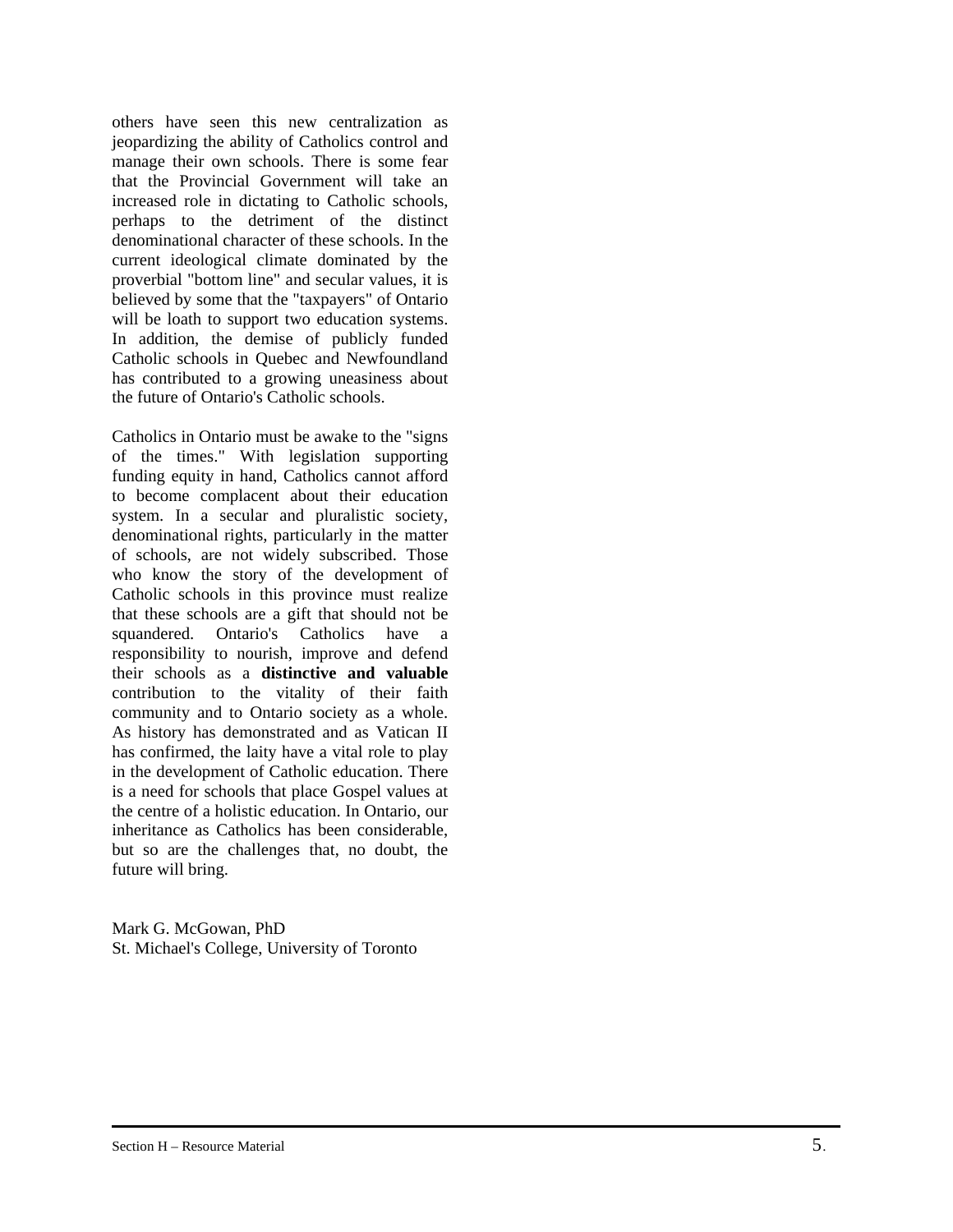### **Catholic Schools Caught in a Bind**

#### BY ROBERT DIXON

Catholic Register Special

If one were to ask the average Ontario citizen who attends Catholic schools, most likely the answer would be, "Obviously Catholics." That has been the correct answer since 1841 when the province's legislature created separate schools. It is still the right answer with regard to Catholic elementary schools. But the situation is different in a significant number of Catholic secondary schools.

Prior to 1984 only Catholics for the most part attended them. However, their student body now includes non-Catholics varying in size from 10 per cent to 50 per cent of the school's total enrolment. These figures arose in my own research in six dioceses in the province — Toronto, Hamilton, St. Catharines, Peterborough, London and Thunder Bay — involving a sample of 17 schools. They were representative of the province's multicultural urban settings as well as more ethnically homogeneous suburbs.

How did this come about? How does this affect the life of the Catholic high school? Should the legislation be changed?

The change came when Premier William Davis in 1984 announced that the Ontario legislature would be completing the separate school system to the end of high school. No longer would Grades 10 to 13 be privately funded. They would be under the jurisdiction of separate school boards. Prior to his announcement, Davis met with representatives of the Ontario Conference of Catholic Bishops (OCCB) to convey several conditions. One of them was that there should be universal access to publicly funded Catholic high schools for children of both public and separate school supporters.

OCCB's education officer, Msgr. Kenneth Robitaille, and an expert on separate school matters, Fr. Raymond Durocher, prepared for the bishops a commentary in response to Davis' proposal. With regard to open access for students, they wrote that that requirement did not make sense because the highest court in the land had described a separate school as one characterized by a class of people united by one faith, by trustees elected by these people, by teachers of the same faith selected by the trustees, by programs controlled by the trustees which reflect the tenets of the faith, and by pupils of the same faith. In other words, separate school trustees have a constitutional right to admit only Catholics to their schools and to accept a non-Catholic student only on an exceptional basis.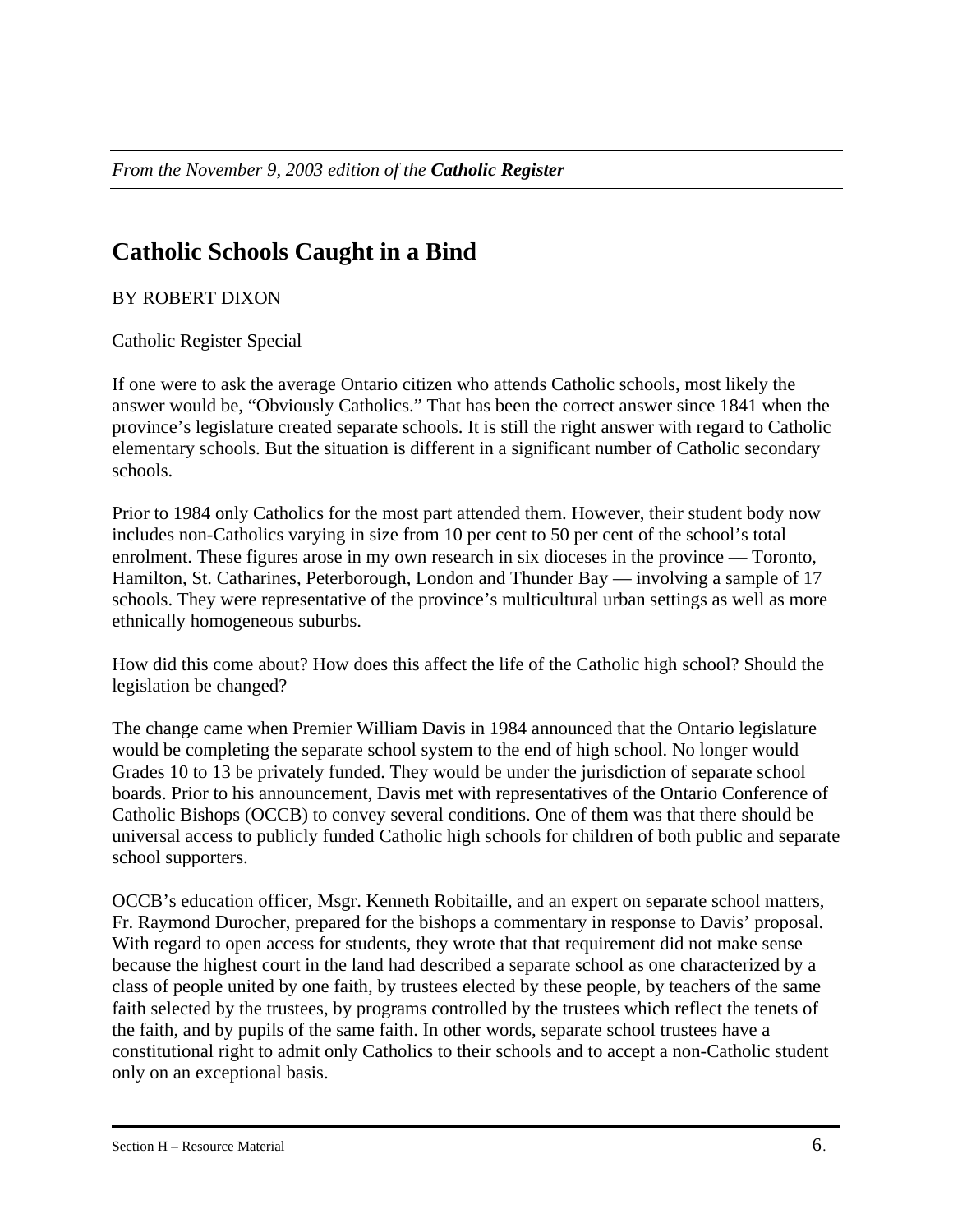Nevertheless, the OCCB decided to accept the premier's condition. In a public statement and a pastoral guideline, the bishops expressed their assurance that the arrangements required with reference to the admission of non-Catholic pupils could be made without endangering the Catholic character of the Catholic high schools. They also expressed the concept that the admission of non-Catholic students was congruent with the ecumenical mission of the Catholic school.

By the time the Ontario legislature considered Bill 30 on funding for Catholic high schools, there was a minority government under Liberal Premier David Peterson. His minister of education, Sean Conway, presented legislation which provided for non-Catholic students who needed to attend a Catholic high school for reasons of special programs or geographical accessibility, or who simply wished to enrol in a Catholic high school. Students attending the school out of necessity would be exempted from religious education. The others would have to apply for exemption to the separate board, which could grant or refuse the request. Furthermore, admission of non-Catholics would be subject to the availability of space. After first reading of Bill 30, the legislation was referred to the standing committee on social development.

The Committee's New Democratic Party and Progressive Conservative members objected to the space limitation to open access and to the trustees' power to grant or refuse exemption from religious education classes and asked that these clauses be removed from the bill. Conway realized that refusal to accede to their demands could result in the defeat of the bill at second reading — the PCs and NDP constituted a majority of the legislature. The final version of Bill 30 provided that any child of a public or separate school supporter could attend a Catholic high school and that no child of a public school supporter would be required to take part in any program or course of study in religious education where a parent or guardian applied in writing to the Catholic school board for exemption.

Since the passage of Bill 30, more than 80 new English Catholic high schools have opened. They, as well as the previously existing Catholic high schools, have attracted a large percentage of non-Catholic students. Why do they come? A reason often stated is the Catholic high schools have a reputation for discipline. Equally common is the preference of some Protestant and Muslim parents to provide religious teaching for their children and the realization that such teaching in the pluralist public schools is impossible. There are, however, other motives that have little to do with religious education. Students, Catholic and non-Catholic, are attracted to the many new, state-of-the-art Catholic high schools. As well, in some cases, the non-Catholic student wishes to attend the Catholic high school with her or his Catholic friends. Finally, sometimes the geographic proximity of the non-Catholic student's home to the Catholic school or to a special program offered in the Catholic school motivates the student.

Has this created a problem? The issue is intimately connected to the Catholic high school's curriculum considered in its widest terms — the total experience of the students in the school and in its object of integrating Catholic beliefs and teachings into all the courses of study in the school. In 2001 I conducted a research study on the needs of chaplains, religious education department heads and religious education teachers. Among a number of their most commonly expressed needs was their desire for an answer to the "open-access" problem. Chaplains asked for direction on how to deal with non-Catholic students where they constituted a large percentage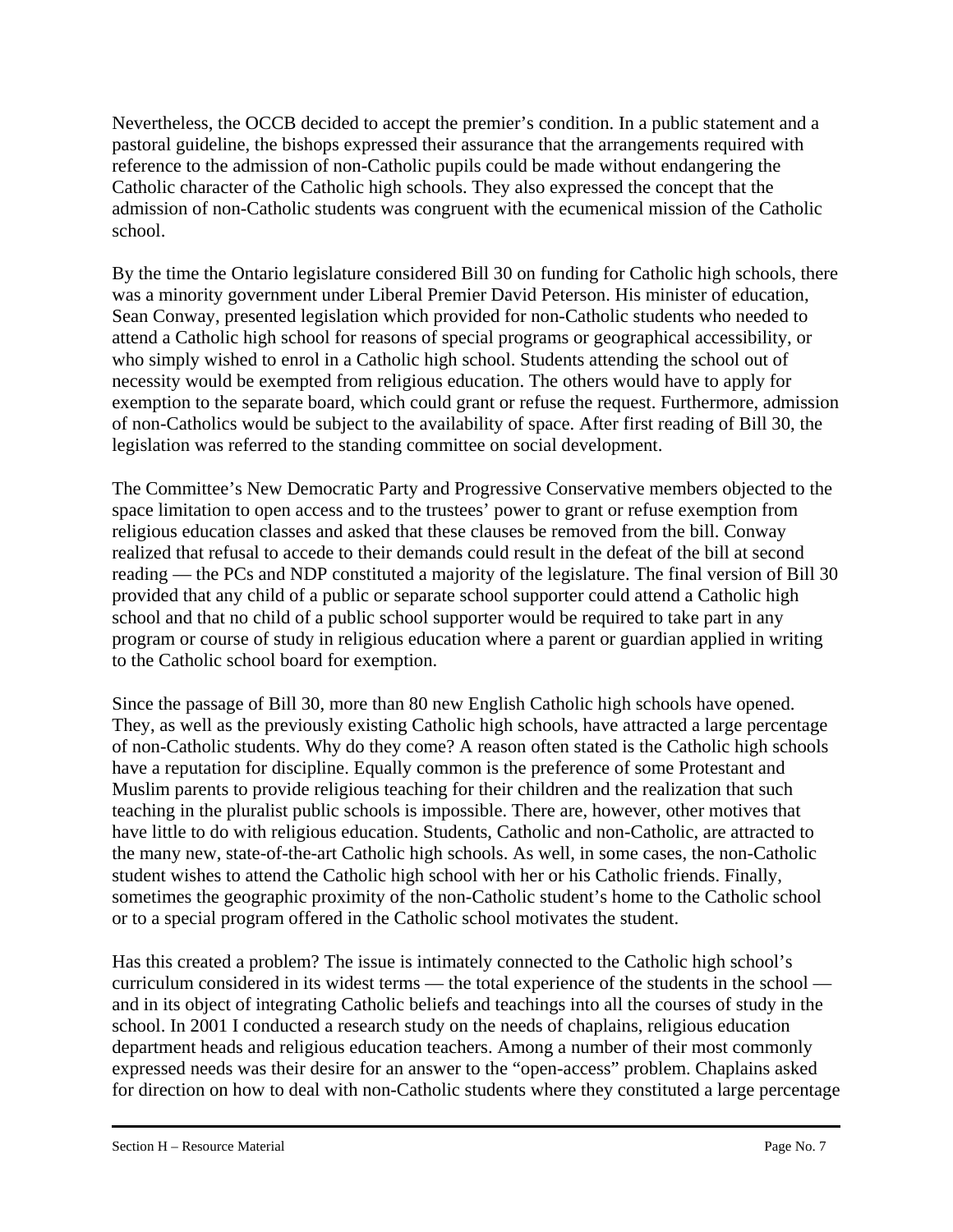of the student body. In such circumstances, chaplains sometimes had to cancel school Masses because of negative peer pressure. Teachers pleaded for a religious education program and class groupings that would help them deal with religiously heterogeneous classes. Some religious education department heads suggested that the only non-Catholic students who should be admitted were those who agreed to participate totally in the religion program and who explained in a well-thought-out written statement why they wanted to come to a Catholic high school. They realized, however, that the existing legislation prevented them from making such conditions mandatory.

In short, the religious education staff in schools where there is a large group of non-Catholics experiences the task of building a pastor-teacher-parent-student Catholic community as a more demanding one. They are aware that theoretically they have the opportunity to evangelize their non-Catholic students. But they ask how they are to do this, especially with the non-Catholic students who opt out of religious education. Furthermore, are they to presume that the parents wish their Protestant and Muslim children to be evangelized in the Catholic faith?

There is a second serious problem. In 1985 no one anticipated that there would be such an influx of non-Catholics to the Catholic high schools. The Catholic school board cannot even give preference to the Catholic elementary school graduates. Open access means, in some cases, non-Catholic students are taking the space originally provided for the Catholic student body. Thus, unless portables are added, a Catholic student might have to attend another high school.

A quiet debate among a few members of the Catholic school community has been simmering over whether to view the presence of non-Catholic students as an opportunity to evangelize, or to request the legislature to remove the open-access provision by statutory amendment on the grounds that open access is now hindering the mission of the Catholic high school. The issue has important legal and political overtones.

There is no doubt that constitutionally separate schools have the guaranteed right to admit only Catholics to a separate school, and the Supreme Court of Canada has recognized the Catholic high school as a separate school. Clearly then the sections on open access in Ontario's Education Act are unconstitutional. But there is the possibility of a backlash against Catholic high schools on the part of some politicians and members of the public. They might argue that these are publicly supported institutions and that shutting out non-Catholics is discriminatory and renders Catholic high schools undeserving of continued support. One could reply that no one expects the Ukrainian-language Catholic schools or French-language schools to admit non-Ukrainians or non-francophones, yet they are part of the publicly supported school system of the province. But debates involving separate school rights have had a long and recurring history. Some Catholics may not have the appetite to revisit this topic.

The issue remains vexing. It is time for the Catholic community to thoroughly examine the matter. Perhaps one solution would be to ask the government to amend the legislation so that only those non-Catholic parents who commit their children to take part in the total religious education curriculum may send their children to a Catholic high school.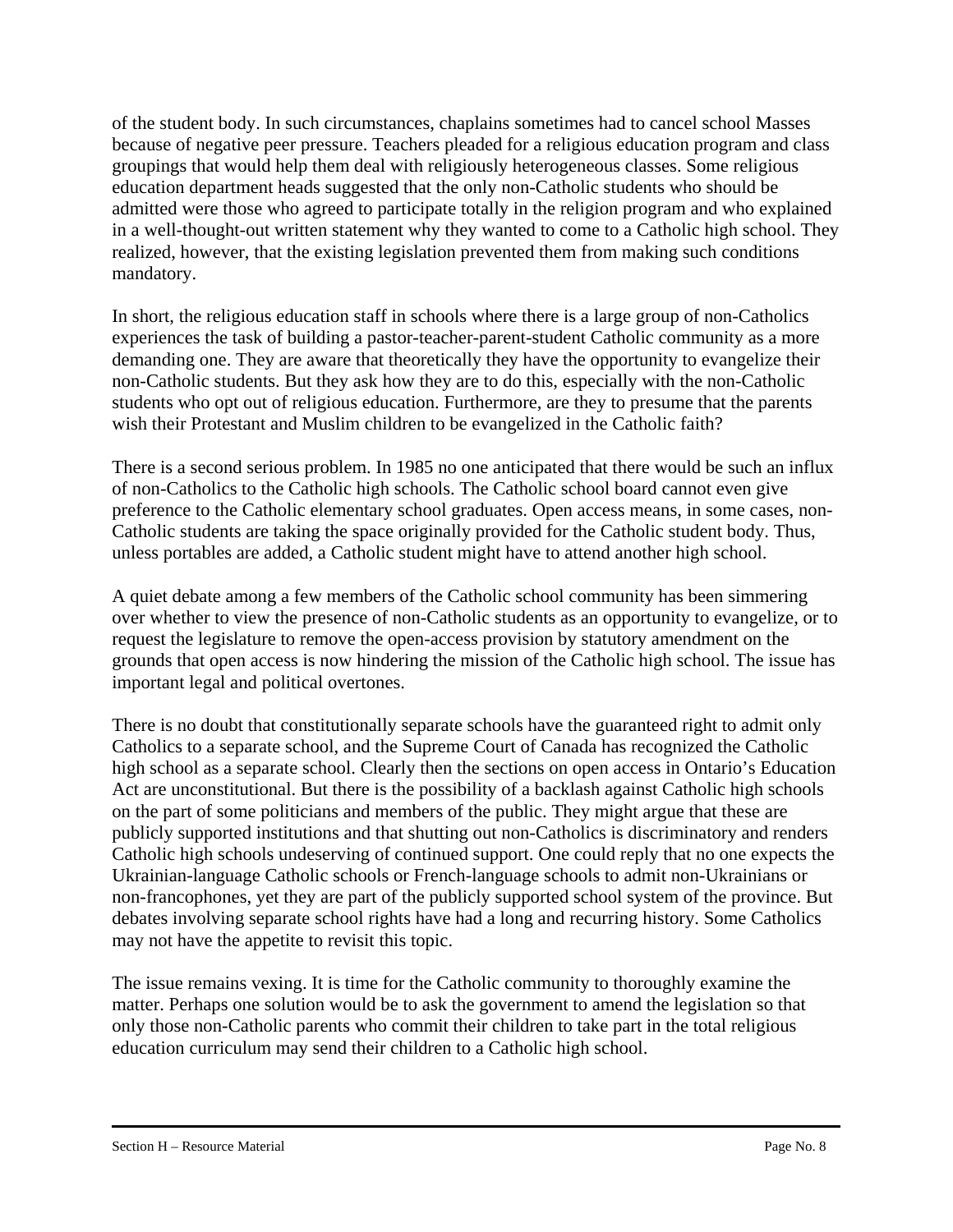(Dixon is the author of Be a Teacher and Catholic Education and Politics in Ontario, 1964-2001, just published by the Catholic Education Foundation of Ontario.)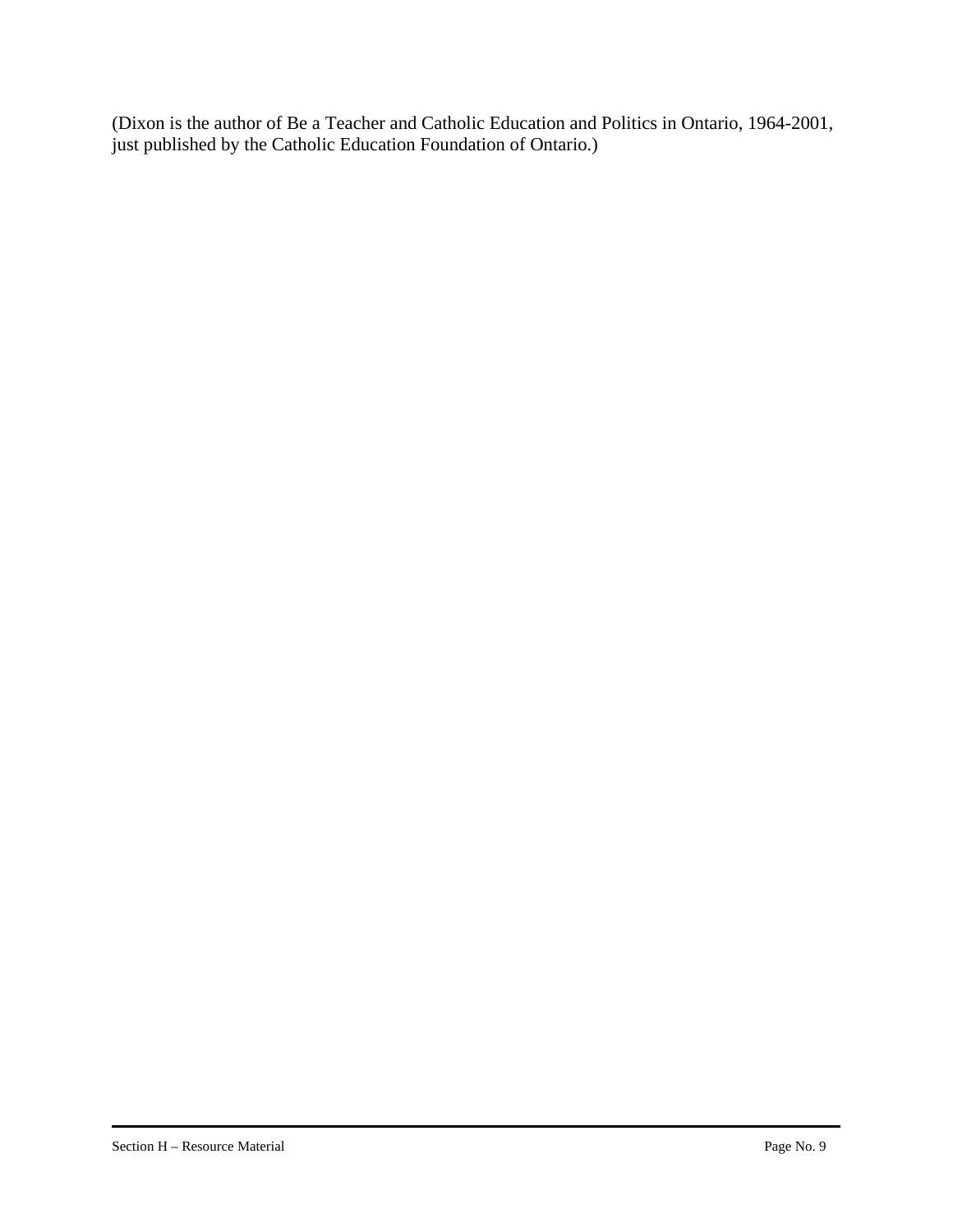### Address by Sister Clare Fitzgerald\* to the Catholic Education Community in Renfrew, Ontario - 1999

There's a pressing need for Catholic educators in the province of Ontario to come together, to look at themselves, and what we are supposed to be doing in Catholic education. Look over the  $20<sup>th</sup>$  Century...Two World Wars, the Korean War and the Vietnam War. We had the Holocaust, and now we're ending the century with Kosovo.

History, despite all its wrenching pain, cannot undo what has happened…and nobody can change the next century except educators. Politicians can't change it. Congress will never change anything.

The only people who have the power to change anything in the world are the educators. Why? Because we change people's minds. We give them new thoughts. And we say to them "this is not the way people should live.

So that you and I, teachers and educators, we are the most powerful people in the very best sense of that word, because we influence minds.

We tell children, "Hey, you don't have to live like that, that's not the way human beings treat one another". We change people's thinking…that's the power of an educator. Nobody has that but us. And that's what we've come here together today to celebrate.

The only thing that will save Catholic education – in Ontario or anywhere else - is Catholic education. In other words, you've got to really be Schools to believe in! You've got to be what you claim to be.

Unless you prove that you're different, distinctive, with something of value to offer then you'll not be tax supported. Remember, you are trying to function in a culture, in a political, social and economic milieu that challenges the very fundamental principles of your education system.

The very promise and meaning of Catholic education is embedded in spiritual, religious, and Catholic roots, and anything that threatens those roots will cause a profound disturbance in Catholic education.

We can't give up those religious Catholic roots and think we are going to survive. What are these roots we are talking about? What Catholic identity, what religious traditions? What claims can we make about our Catholic schools that show us to be different than other schools?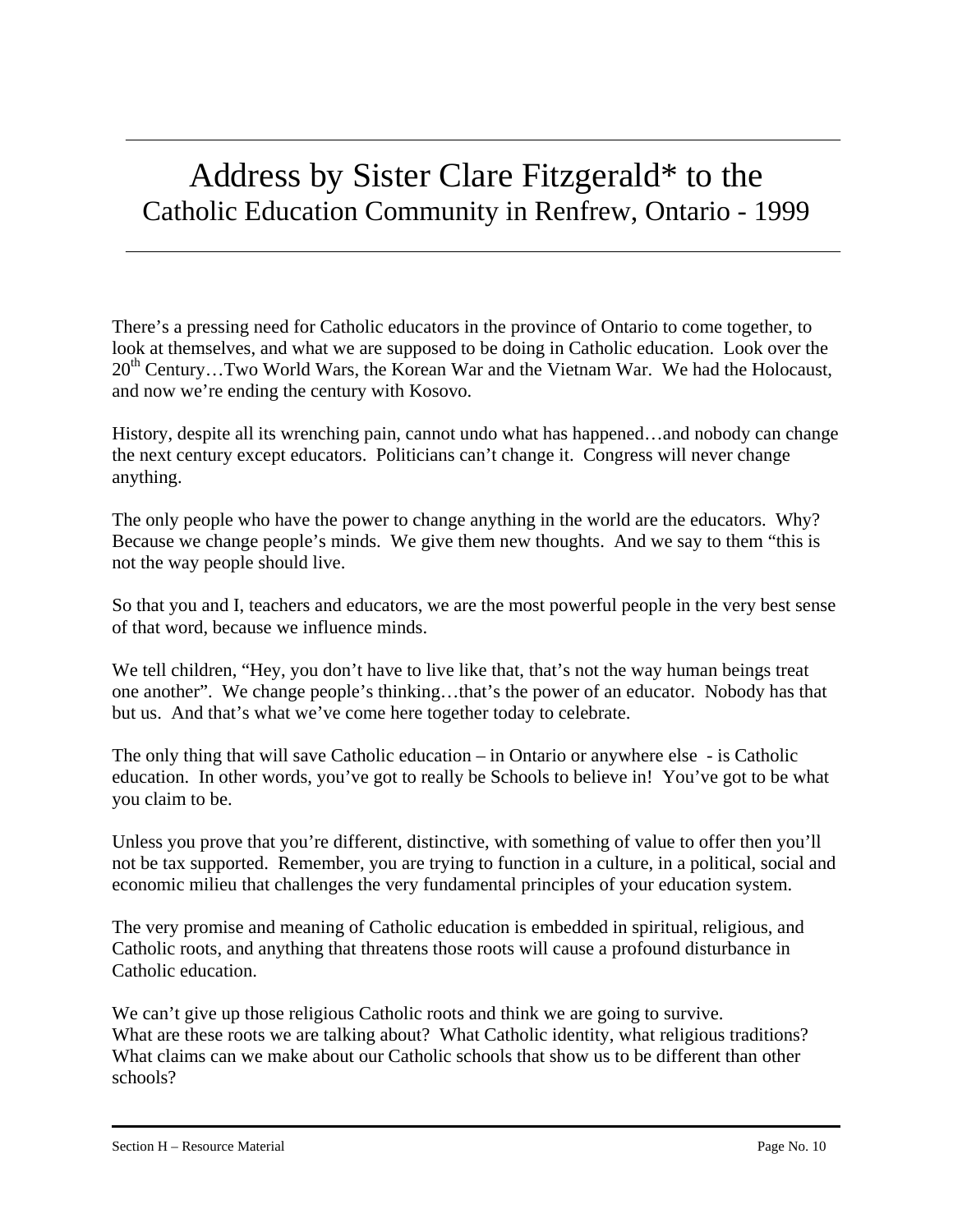In our Catholic schools, we proclaim something. We happen to believe there's a God. And in today's world, that's a novelty. We believe in Him and we proclaim Him. And you have no philosophy of education, you have no pedagogy, you have no reason to enter the classroom unless you believe in that statement.

When I walk in a classroom as a Catholic teacher, when I see my students, I have to know that each one of them is a child of God, created by God, for God, and that they are destined to go home to God. If you do not believe that, you're in the wrong school. I believe there's a God and that we're all going home. This whole journey on this earth is a journey home to God. That's the whole basis of our educational system. We are here to nourish that child on the journey home.

As well as proclaim, we must provide. In every one of our schools we must provide space and time for the sacred, for the holy. Retreat time, prayer time. We also must provide space and time for the academics. To be Catholic is to be intellectual. As educators, this means we've got to love learning – that's the ballpark we're playing in.

We must proclaim and provide, and as Catholic schools we must also promote. We promote social justice. We promote a better world. There is an essential difference between Catholic education and public education. We both educate the child and transform the child. But Catholic educators also educate the child to transform the world. The goal and objective of Catholic education is the world. It is not the child. We are called to influence the world. Jesus Christ said go into the world and proclaim me. The world is the goal and the focus of our education systems. That child is being educated morally and ethically with the concept of social justice and peace to go out into that world and make a difference.

I encourage my students to become good lawyers and doctors and architects. They can climb the social ladder. They can even earn lots of money. But I need them to remember why they're doing it, and I want them to challenge a marketplace ethic that enriches the wealthy and impoverishes the poor. "What does it profit a man to gain the whole world if in the end he looses his immortal soul? That question is as good today as it was two centuries ago, but who's going to ask them that question if we don't?

As Catholic educators, that question is part of our job.

\* Sister Clare Fitzgerald is a teacher who has taught in elementary schools, in secondary and in post-graduate courses. She is a member of the School Sisters of Notre Dame. She has served as Provincial Superior of her Congregation and was elected President of the Leadership Conference of Women Religious of the United States. She was one of the five religious to serve on the Vatican Commission for the Study of Religious Life in the United States.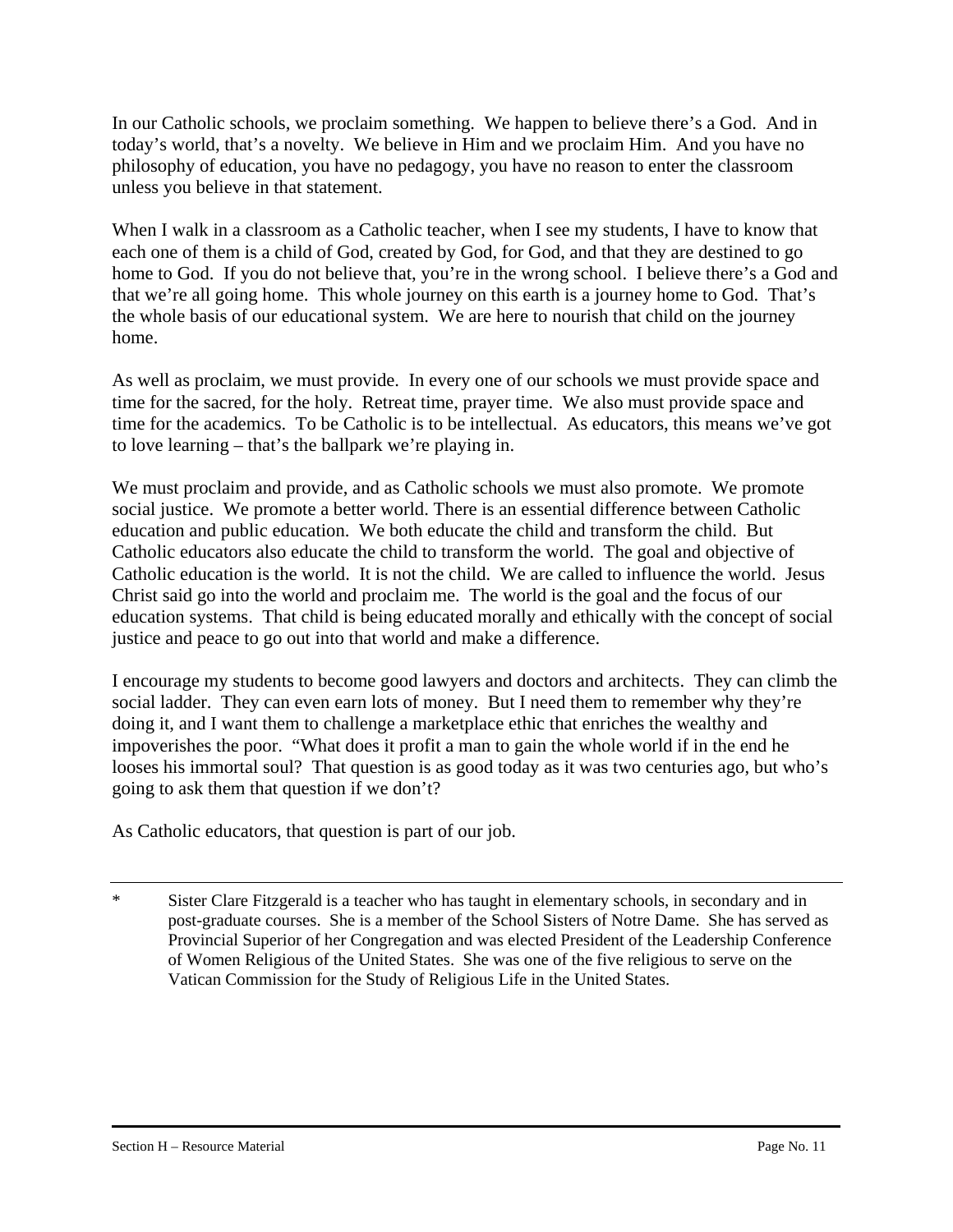## "SCHOOLS TO BELIEVE IN – THE DIFFERENCE WE MAKE"



Schools to believe inthe difference we make

### Homily Delivered by Msgr. Dennis Murphy-Catholic Education Week - 1999

This week here in Ontario Catholic schools and parishes are celebrating Catholic Education Week. The theme for the week is "Schools To Believe In - The Difference We Make." No one pretends that there are not flaws in our Catholic schools but their particular approach to education does offer something distinctive not only to our Church but to our society as well. It also helps us to understand our own faith and how we seek to live it.

In a unique way Catholic schools tell young people that they are worthwhile - and that, above all else, they are worthwhile because they

are from God and that their life is a journey of return to God. Throughout all aspects of the Catholic school's curriculum children hear echoed the message of today's gospel: "You are my friends ..... I do not call you servants ... because I have made known to you everything that I have heard from my Father." And so Catholic schools tell children that they are valuable. Children hear repeatedly that at the heart of their lives there lives the spirit of God himself. They tell them that no young person lives on the margin of **God's** love. In so doing Catholic schools tell young people who they really are.

In a world which suggests all too often that what is right, and true and good, is what is fashionable and what is hip. In a world which says that what counts is being cool. In this world Catholic schools keep repeating in all kinds of ways that truth and goodness are more important than what is cool.

Catholic schools do this in very distinctive ways. A keystone of Catholic education is that everyone of us is equal - not because of some law or Charter of Rights and Freedoms - but because each of us is **created** equal by a loving God. And because this is so, children learn - not only in Religion class - but in every subject that Christians cannot accept any political systems or policies which tend to grind up little people and leave them by the roadside.

There is distinctiveness as well when teachers tell students that sex is great, and wonderful, and sacred. And that it is not to be squandered or violated in casual relationships, but treasured and respected as part of the mysterious gift of life itself. In like fashion Catholic schools insist at every turn that life itself is an unmerited gift. That we are entrusted with life but do not own it. And that we are called to cherish and protect it in all its manifestations.

Two or three years ago the Catholic School Trustees' Association commissioned some focus group research to determine how the Catholic school was perceived by the citizens of Ontario. Some of these focus groups were made up of Catholics, some of non-Catholics, some of them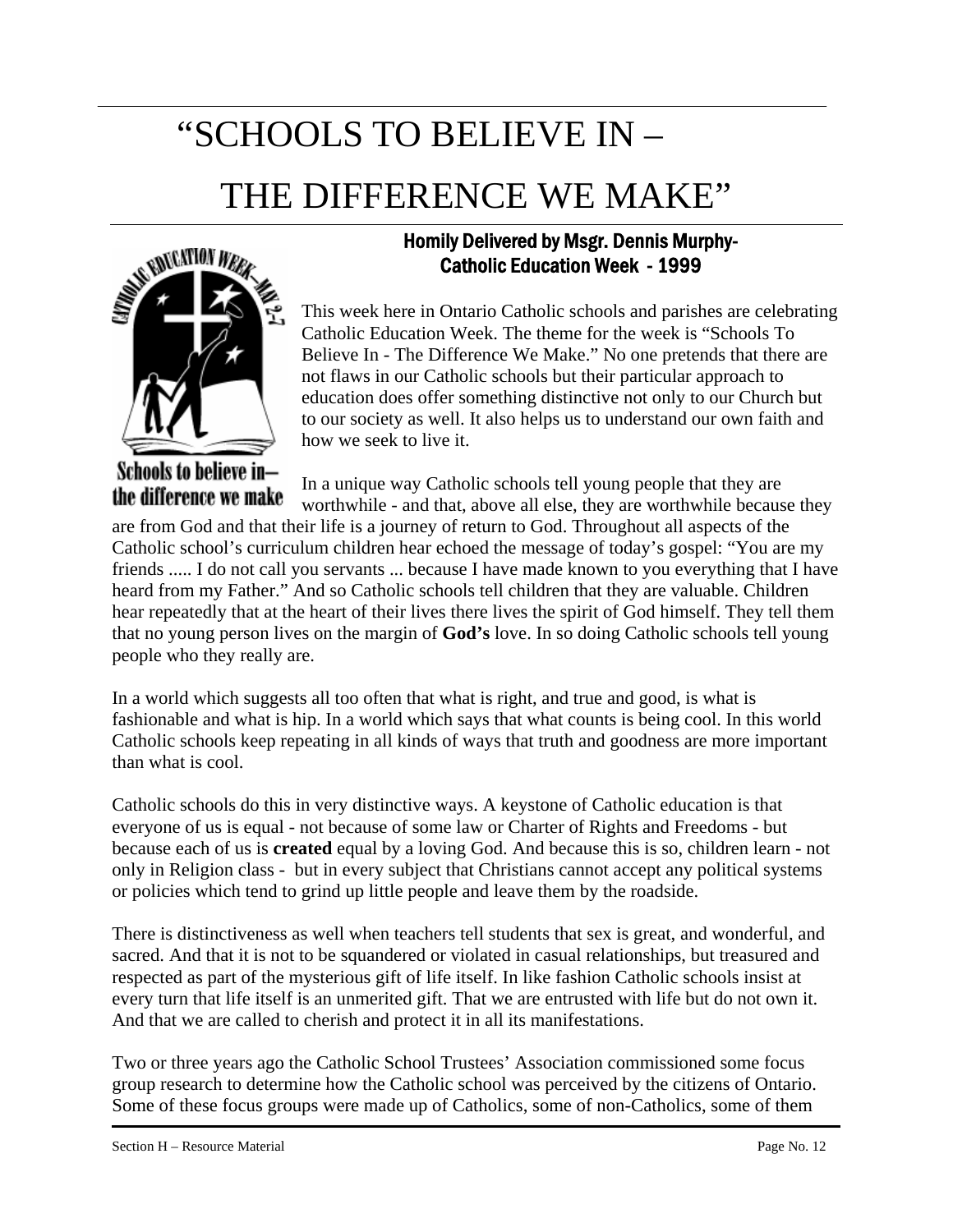were older people and some of them younger people. Part of the research involved the facilitator asking the members of each group to speak the first word that came to their mind when they thought of Catholic schools. The word that far outstripped all other words as defining these schools, the word that came from both Catholics and non-Catholics, the word that came from both young and old was **community**.

After all is said and done Catholic schools are about creating small Christian communities which are meant to mirror the values of the home and the Church. This is the learning environment Catholic educators seek to create.

What these communities provide to students in this fragmented society of ours is a zone and a sense of personal stability. Amidst all of the many voices and messages with which young people are bombarded, amidst all they learn from the media, what they hear on Muchmusic, what they read in the newspapers and watch on Television - amidst all these voices they need of a word and a voice which assures them some stability. They need some clear and uncompromising sense of identity which only community can offer.

What Catholic schools seek to offer to our young people is a message and a voice which speaks with consistency, coherence, and continuity. Young people, indeed all of us need such a sense of meaning when confronted with some of the apparently meaningless horror which we all experience, such as the tragedy which devastated so many school people, children and parents these past ten days in both Littleton, Colorado and Taber, Alberta.

In short, kids need a culture and environment that allows them, in all of the noise of the contemporary world to hear the whisper of the Spirit, the gentle urging of Jesus, the call of God. Perhaps they will not follow in the way of that word and that call today. Perhaps they will not even follow in its way tomorrow. But for all of their life they will have learned how to listen to God. They will have spent many hours in a community which tells them who they really are - a community which ever echoes the word of Jesus in today's gospel, "You did not choose me, but I chose you." This finally is why Catholic schools are distinctive, and why they are schools to believe in. What these schools offer to our kids is a gift not only to our Church but to our society as well.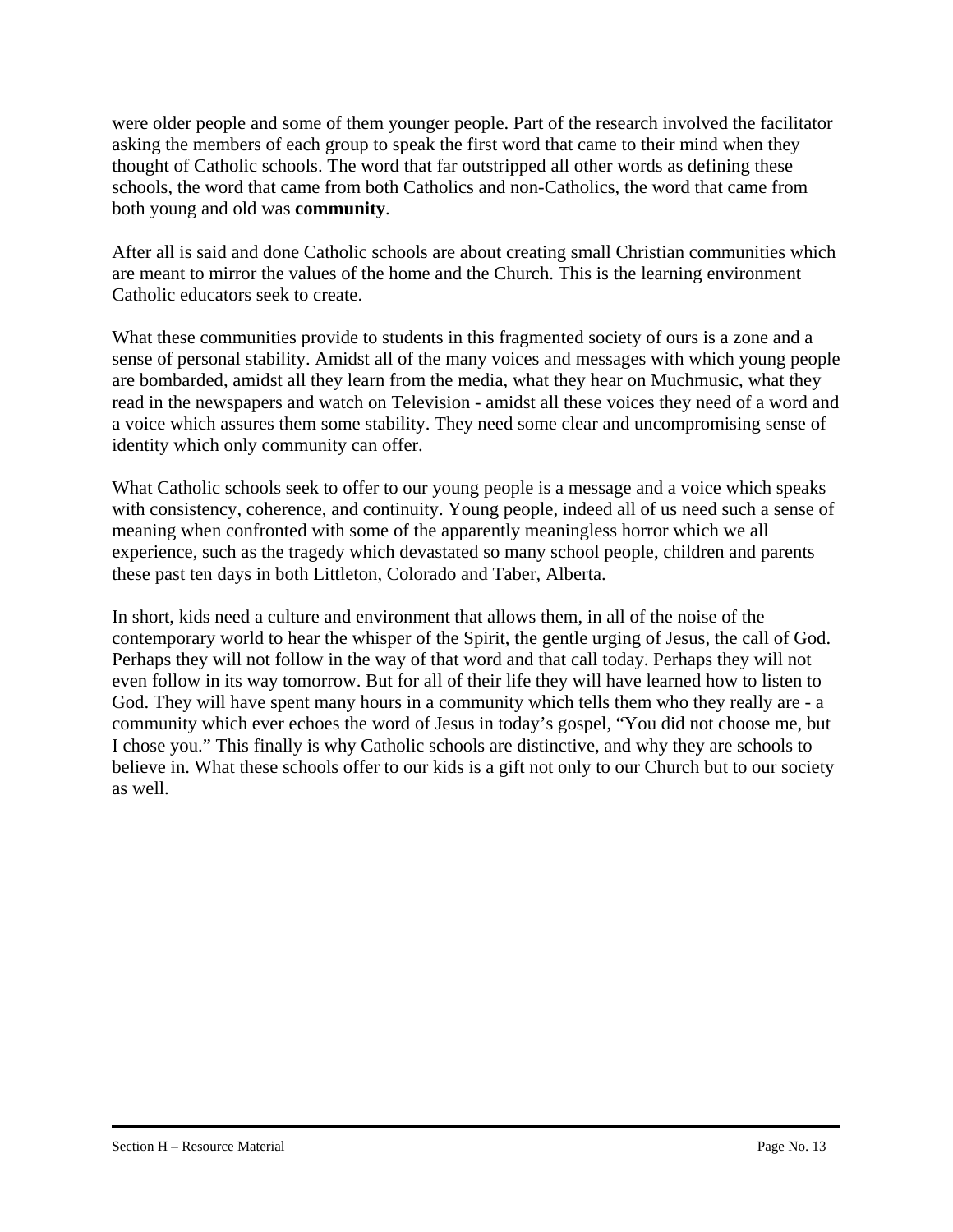### Catholic School Values

*Daniel M. Buechlein America, April 24, 1999 – Vol. 180, No. 14* 

We place enormous value on our Catholic schools and work hard to foster the faith tradition which has supported them in this country since before the foundation of the republic. At a time when the success of Catholic schools is so widely admired, it might be well to reflect on those values that make these schools Catholic and what they mean to us as individuals, families and communities, understanding that Catholics are not the only ones who reverence these values.

I am not going to list all the things that we Catholics believe, although this rich tradition of faith is the foundation that supports every Catholic school. I am also not going to discuss those values that are unique to the teaching and practice of the Catholic Church. Instead, I would like to mention briefly 10 values that we Catholics share with many other religious traditions. These values may not be unique to Catholic schools, but they are deeply imbedded in everything that our schools stand for – in our teaching, in our character formation, in athletics and in all our extracurricular activities. We don't claim to be perfect, or without fault, in our witness to these values, but we also don't try to "water them down" simply because they are difficult or counter-cultural.

What are these 10 Catholic school values? I'm sure that you will recognize them right away.

- 1. The first value is that *God comes first*. No individual or group, no doctrine or ideology, no material thing or spiritual experience can come before God. We believe in a personal, loving God who has been revealed through creation, through human conscience and through direct action in the world and in our lives. Catholic schools do not impose this belief (or any of our values) on people who do not share our faith. But everything about Catholic schools should proclaim this fundamental conviction or value. For us, God comes first.
- 2. The second value that Catholic schools represent is *reverence for the sacred*. We believe that a person is not fully human or truly free unless he or she can recognize and respect genuine spiritual realities. We want our Catholic school graduates to be keenly aware of the mysteries of life – at the same time that they are fully prepared for life's practical, day-to-day realities. We believe that the very name of the Lord is holy, and we try to teach our students (and ourselves) that true wisdom involves a sense of majesty, awe and reverence for the things of God.
- 3. The third Catholic school value reflects a theme that Pope John Paul II has recently stressed: *the importance of Sunday, the Lord's day*. Time is sacred, the Pope reminds us. We honour

*We believe that these 'natural laws' are inscribed in the human heart by God as fundamental principles of human behaviour*.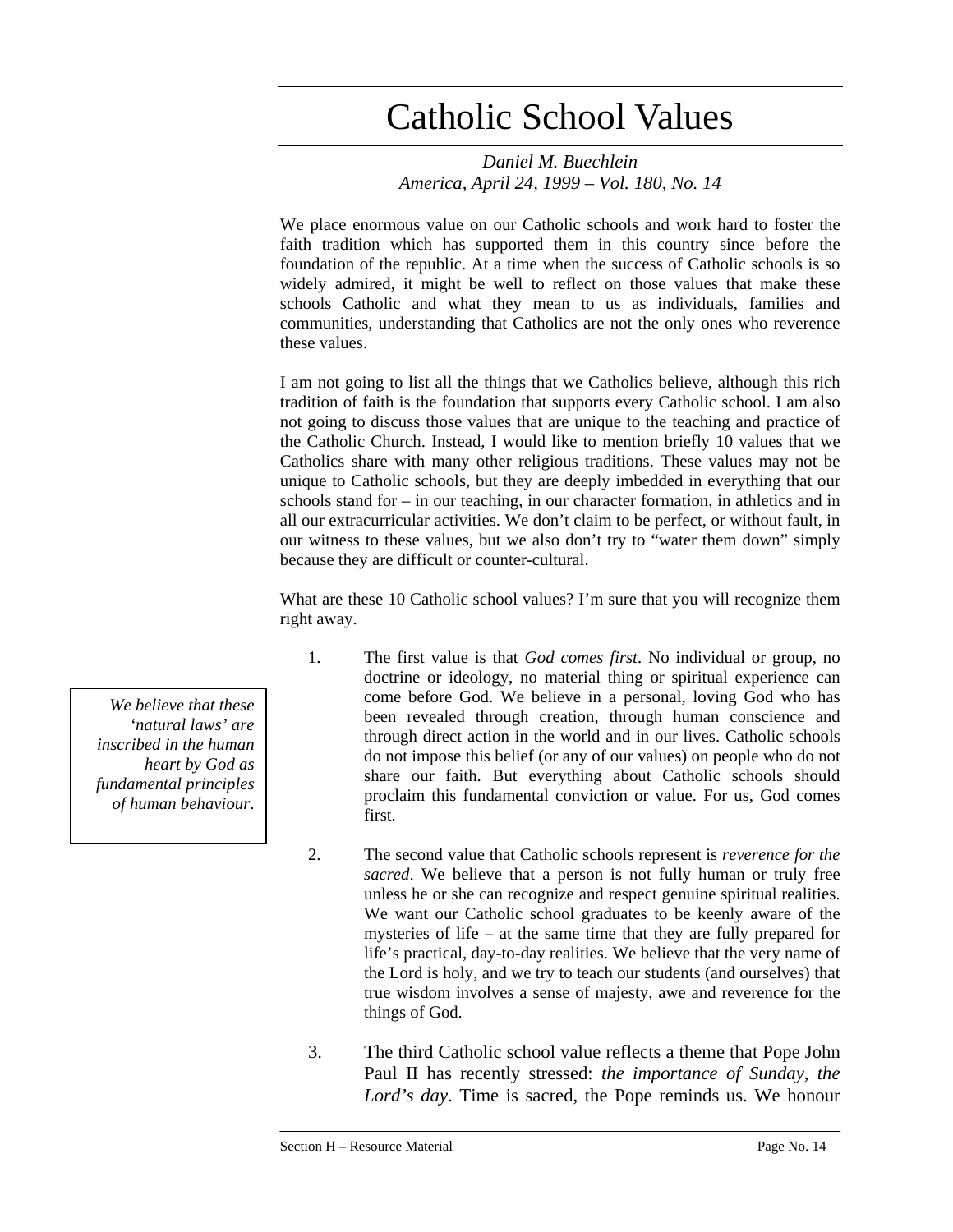God and one another when we set aside at least one day each week for prayer, worship and the kinds of leisure activities that truly enrich individuals, families and communities. Catholic schools promote responsible stewardship of the gift of time. We believe that healthy individuals and communities learn how to balance work and play with worship and service to others.

- 4. Fourth, we value *parents and families*. We recognize the family as the first unit of the Church and of society. We even call families the "domestic Church." And we want to do everything in our power to help families remain spiritually vital, as well as materially secure, in spite of the many social and cultural influences that threaten family life today. Especially today we want our Catholic schools to reflect a deep reverence and respect for the senior members of our community – our parents and grandparents – who have given so much to our families and communities and who still have so much more to offer us as a result of their wisdom and experience.
- 5. The fifth Catholic school value is absolutely central to who we are and what we believe. Catholic schools proclaim *the dignity and sacredness of every human person* – from the first moment of conception to the final moments of natural death. We believe that every human being is made in the image and likeness of God. We treat our students, their families and every member of the school community as unique and gifted persons – regardless of race, religion or economic or social circumstance. We want every child to have a chance – and every parent to have a choice – in the great adventure that education is meant to be. Above all, we want to communicate to our students the profound respect for life that we believe is at the heart of all truly human values.
- 6. The sixth Catholic school value is *a positive understanding of the beauty and dignity of human sexuality*. At a time when we are overwhelmed by negative sexual images in the news media and the entertainment industry, this may be our most counter-cultural value. We believe that God created human sexuality to unite man and woman in a sanctified married life and to bring forth new life in the stability and harmony of family life. Seen in this context, there is nothing more wondrous or joyful than sexual love. But we also know that, divorced from marriage and family, sex can be very dangerous and destructive. This is the view of sex that we want to share with our children – through clear, consistent teaching and through programs that emphasize abstinence, chastity and a true appreciation for this precious gift from God.
- 7. The seventh value is *respect for the material world* that God has entrusted to our care as stewards of all creation. This value acknowledges that each of us has a right – and a duty – to care for our own property and possessions, but also for the great bounty we have received from God's goodness: the land we work, the air we breathe, the water we drink and the food we eat (and share with others). We believe that God has made us stewards of the earth and

*We don't claim to be perfect in our witness to these values, but we also don't try to "water them down" simply because they are difficult or counter-cultural*.

Section H – Resource Material Page No. 15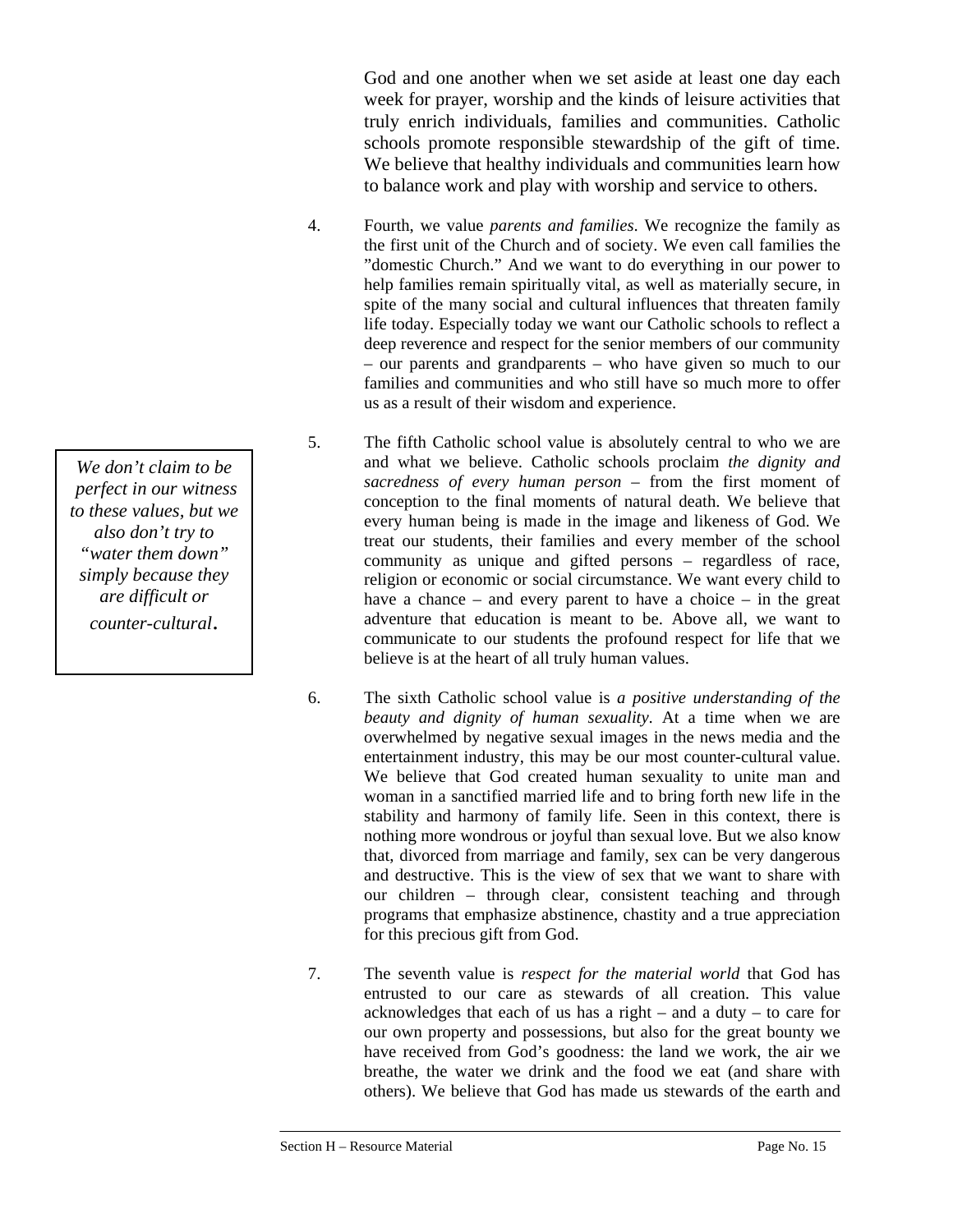its fullness. That is why we respect one another's property. It is also why we commit ourselves to economic justice and political responsibility among all nations and people of the earth.

- 8. The eighth Catholic school value is to *tell the truth*. Pope John Paul II has written forcefully about the splendour of truth and its essential connection to human freedom. Lies deceive, corrupt and enslave us. Invariably they cause pain, embarrassment and humiliation for everyone involved. We believe in telling the truth, but we also believe in charity and respect for the privacy of others. Talk shows and tabloid journalism do not serve the truth when they "tell all" without regard to the good and safety of others, or when they fail to have respect for privacy or the common good. In an age when doublespeak and spin doctoring are everywhere, we can give our children no greater gift than a profound appreciation for the plain, unvarnished truth.
- 1. The last two Catholic school values speak directly to the human heart. The ninth value is *purity of heart*, which involves honesty, simplicity and genuine desire for what is right and good. In human relationships, this means treating others with dignity and respect. It also means resisting the temptation to treat other people as objects that we use to gratify our personal needs or desires.
- 10. The final Catholic school value is also a counter-cultural value. It is the very opposite of the modern belief that happiness will come from acquiring (and consuming) more and more of what the world has to offer. A heart that is burdened by a consuming desire for wealth, prestige or power will never be free. We believe that true happiness comes when *we let go of our attachment to worldly things* and honestly turn our attention to the things of the spirit. So the tenth Catholic school value is "to seek first the kingdom of God," confident that all the rest will follow.

Of course you recognize these 10 values. We call them the Ten Commandments. They are not unique to Catholic schools. They come from the Hebrew Scriptures as a direct revelation from God to Moses, but they also reflect basic religious and moral principles that have guided countless peoples and cultures throughout human history. As such, we believe that these "natural laws" have been inscribed in the human heart by God as fundamental principles that should govern human behaviour.

These values are the foundation for every Catholic school curriculum. They also form the basis for our schools' strong commitment to service in the Church and in the wider community. Because we are human, we are not perfect in our witness to these values. But we insist that they remain as fundamental principles that challenge all of us – students, parents, teachers, educators and religious leaders – to make these values our own and to share them joyfully with others.

We believe that schools built on this foundation make a difference. Better families, better businesses and better communities are the result.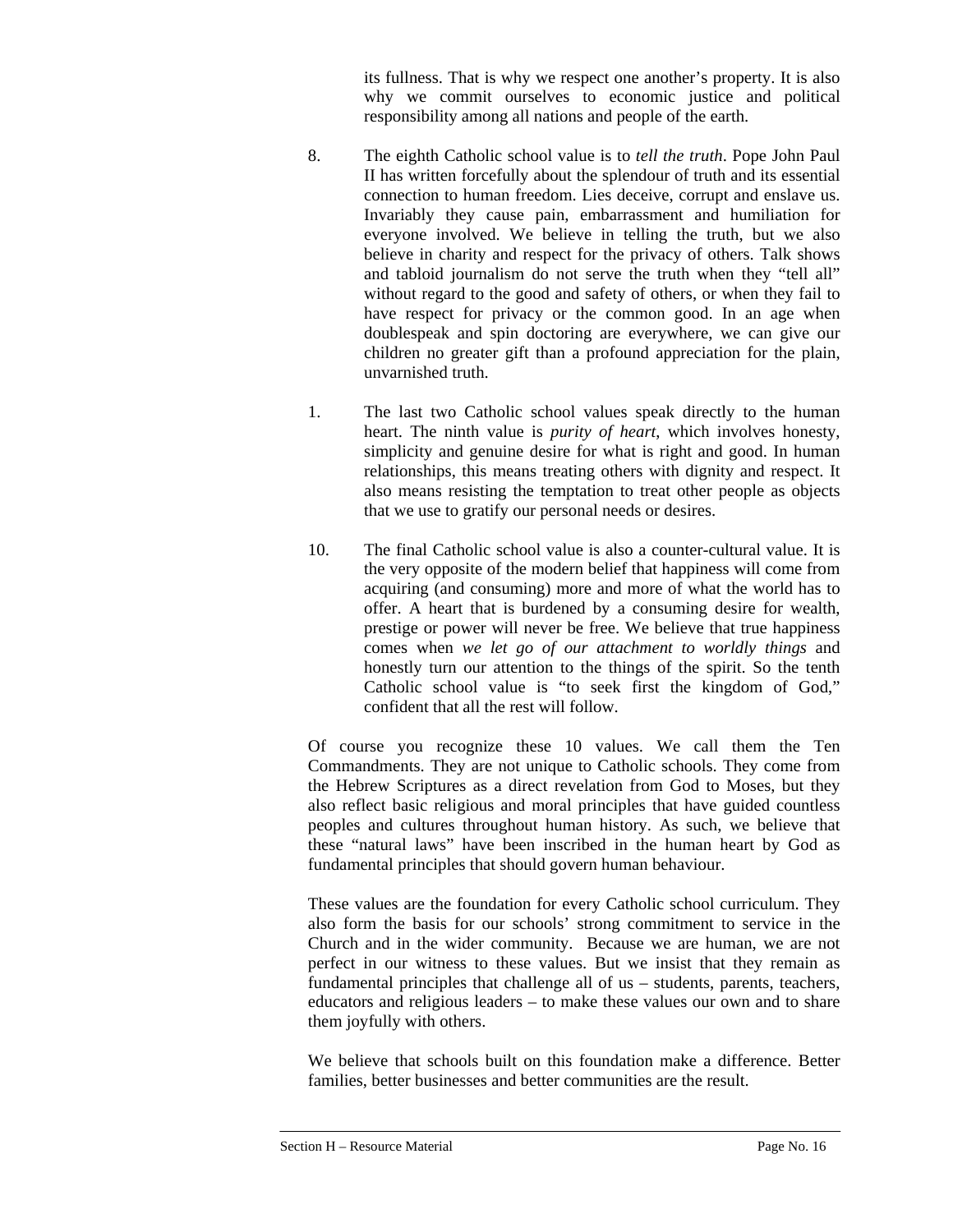The church has reason to be grateful to all who work in our Catholic schools for their quiet but very powerful witness to these Catholic school values. And the Church is grateful for the prayers and financial support of the broad Catholic community. We can see that in a world so in need of values, our schools are making a difference.

The Most Rev. Daniel M. Buechlein, O.S.B., is Archbishop of Indianapolis

*Reprinted with permission*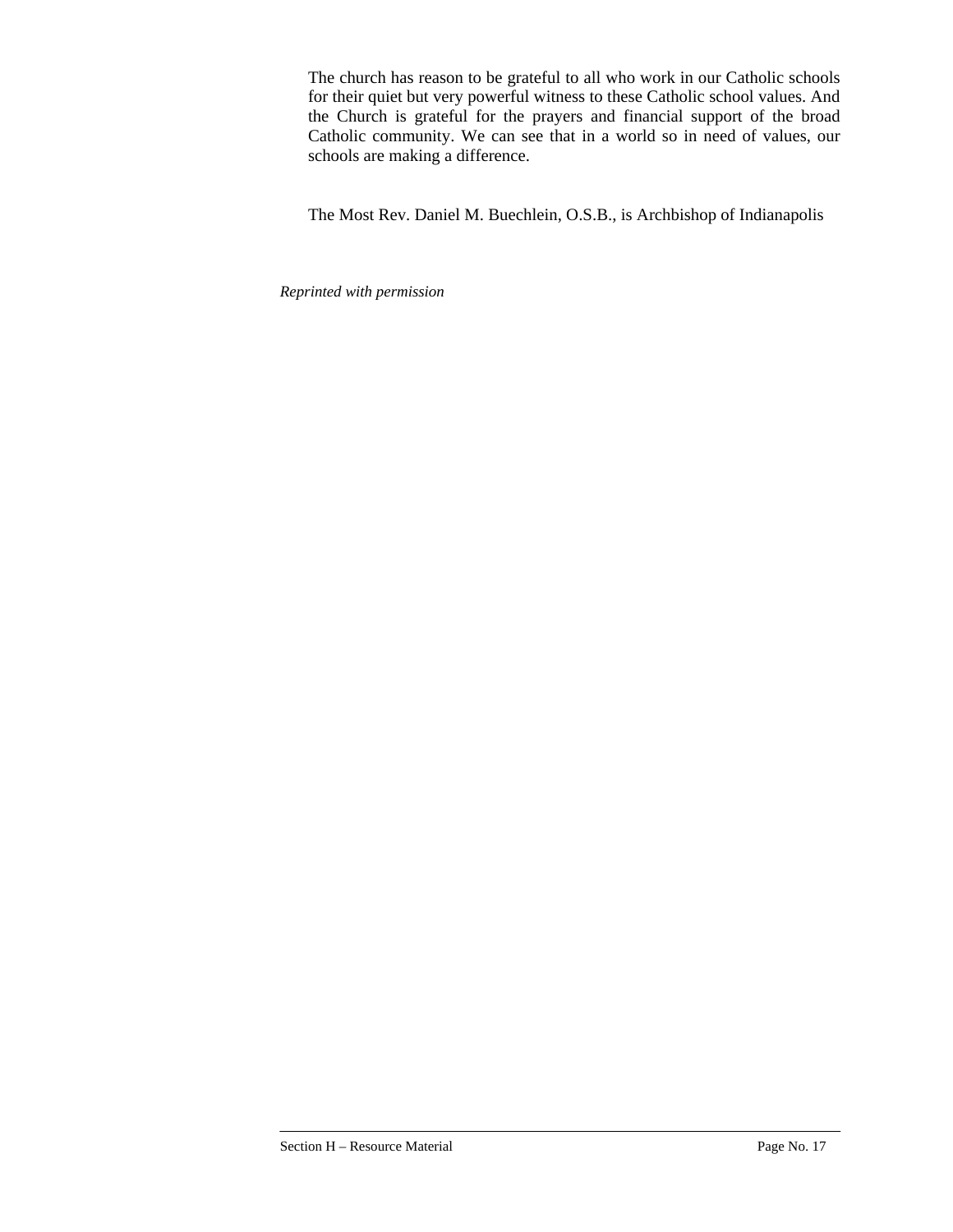### Catholic Education in Other Provinces

### *Newfoundland*

Under the Terms of Union by which Newfoundland and Labrador joined Confederation in 1949 the existing denominational school structure was preserved. Educational guarantees were given to seven different religious denominations - there were no nondenominational schools in Newfoundland. Unfortunately, this system was characterized by inefficiency and duplication. A Royal Commission in 1992 recommended reform.

After three years of discussion, from 1994 to 1996, a proposal was developed by the government of Premier Clyde Wells which would permit the creation of interdenominational (one school serving more than one religious denomination) and some uni-denominational schools, but with greater control being exercised by the province. A referendum vote held September 5, 1996, resulted in a vote of 55% in favour of reform. Despite bitter opposition from those supporting denominational education, these amendments to the Terms of the Union were approved by governments of both Newfoundland and Canada.

Parents were faced with a choice of registering their children at either an inter or unidenominational school. Catholic and Pentecostal groups success in securing a temporary injunction against the closing of denominational schools. Premier Brian Tobin responded with a second referendum in September 1997, asking citizens to indicate whether they supported a single school system where "religious education and religious observance is permitted." Seventy two percent approval in the referendum, and subsequent approval of the new amendment to Term 17 by the governments of Newfoundland and Labrador and Canada removed all publicly funded religious schools from the landscape of that province. Although religious education (education about religion) and religious observance are initially protected, it is likely that they will quickly fall victim to Charter challenges, and soon disappear.

### *Quebec*

In Quebec, a 1997 amendment to Section 93  $(1)(4)$ A of the Constitution Act 1867 took away constitutional protection for Protestant and Catholic denominational school boards, and replaced them with linguistic school boards.

Quebec's Education Act still explicitly permits a school, in consultation with parents, to designate itself Catholic or Protestant. The right to make such a designation operates notwithstanding the freedom of religion and equality rights provisions of the Charter of Rights and Freedoms. The notwithstanding clause must be renewed every five years.

When considering the impact of these events in relation to the situation in Ontario, we must remember that the historical, cultural and ecclesiastical context in which changes to Catholic schools in Newfoundland and Quebec occurred are markedly different from those in Ontario. Events in Newfoundland, for example, were certainly impacted by longstanding concern over a totally Church-run, cumbersome, and costly school system, and the strong reaction caused by the abuse scandals.

Many advocates for a single publicly funded system in Ontario have argued that changes in school governance, similar to those that have taken place in Quebec and Newfoundland-Labrador, could be made in Ontario.

It would be foolhardy for those of us concerned with Catholic education in Ontario not to examine and learn from the Newfoundland and Quebec experiences.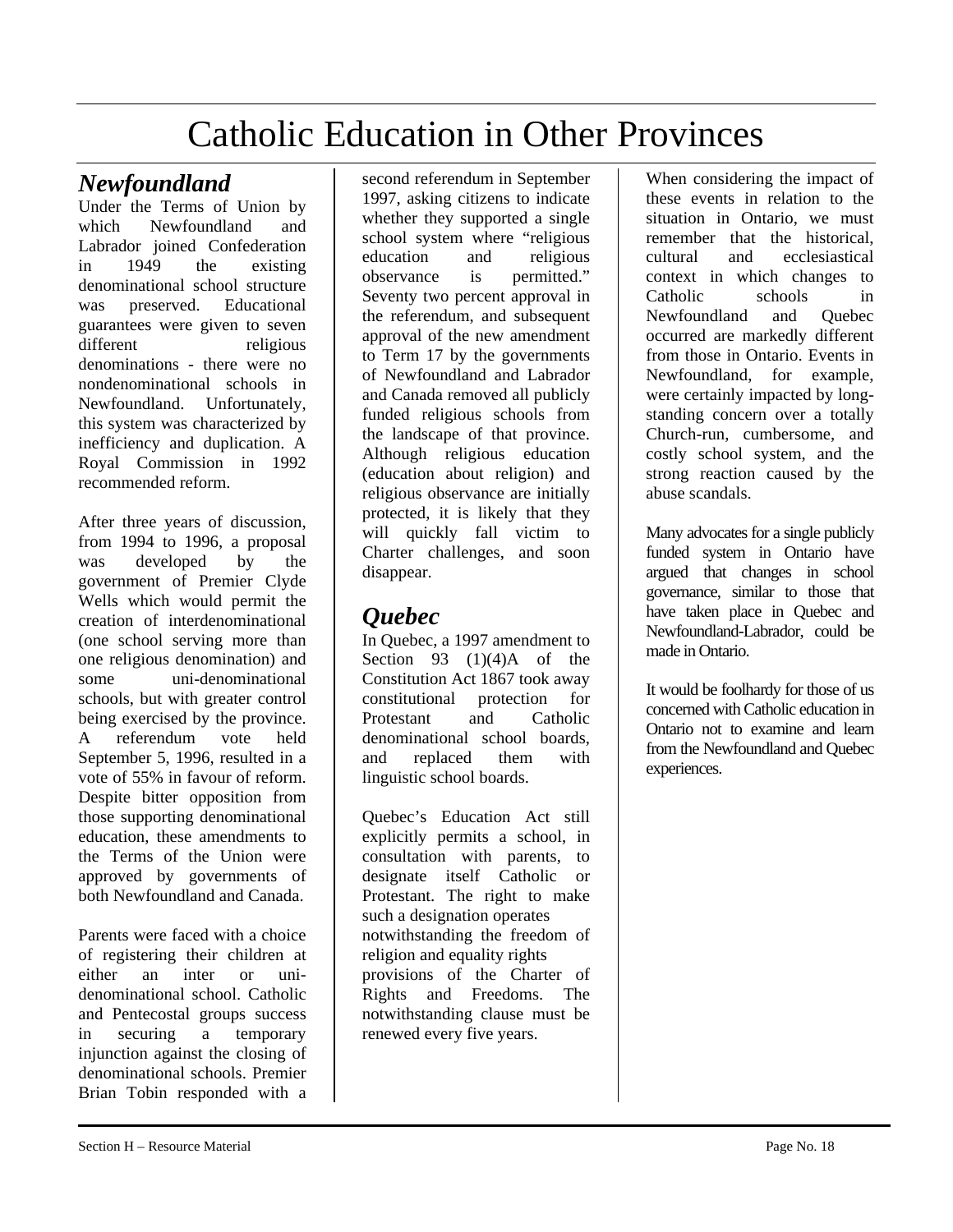### Complaints to the United Nations Human Rights Committee

On November 3, 1999, the United Nations Human Rights Committee released its rulings on two complaints of importance to Catholic schools in Ontario.

One complaint had been filed by Grant Tadman and supporters of the group "Friends of Public Education in Ontario." Mr. Tadman had asked the Committee for a finding that Ontario government funding of Catholic schools only is discriminatory and contrary to certain articles of the International Covenant on Civil Political Rights. He recommended the removal of funding to Catholic schools in Ontario.

The UN Committee found this complaint inadmissible, on the grounds that Mr. Tadman had not sufficiently substantiated how the funding of Ontario's Catholic schools disadvantaged him or affected him adversely.

The second complaint was filed by Ariel Waldman, the father of children attending a private Jewish school. Mr. Waldman asked for the same finding as Mr. Tadman. However, his recommendation was that the government fund all religious schools that meet provincial standards in Ontario at a level equivalent to the funding received by Ontario's Roman Catholic schools.

The UN Committee ruled that the funding of only one faith-based school system is discriminatory in that it contravenes article 26 of the International Covenant on Civil and Political Rights. The United Nations Committee recommended the provision of public funding to all religious schools in Ontario without discrimination. The Committee's rulings have no legal force.

In response to the UN Committee's decision, the Minister of Education at the time, Janet Ecker, reiterated the Ontario government's commitment to supporting both the Catholic and the public school systems.

The faith-based schools lobby in Ontario continues to advocate for public funding of religious schools and to urge the Federal Government to respond to the 1999 UN Committee ruling.

The Ontario Catholic School Trustees' Association supports financial assistance for faith-based schools that meet the current standards and accountability measures required for publicly-funded education in Ontario.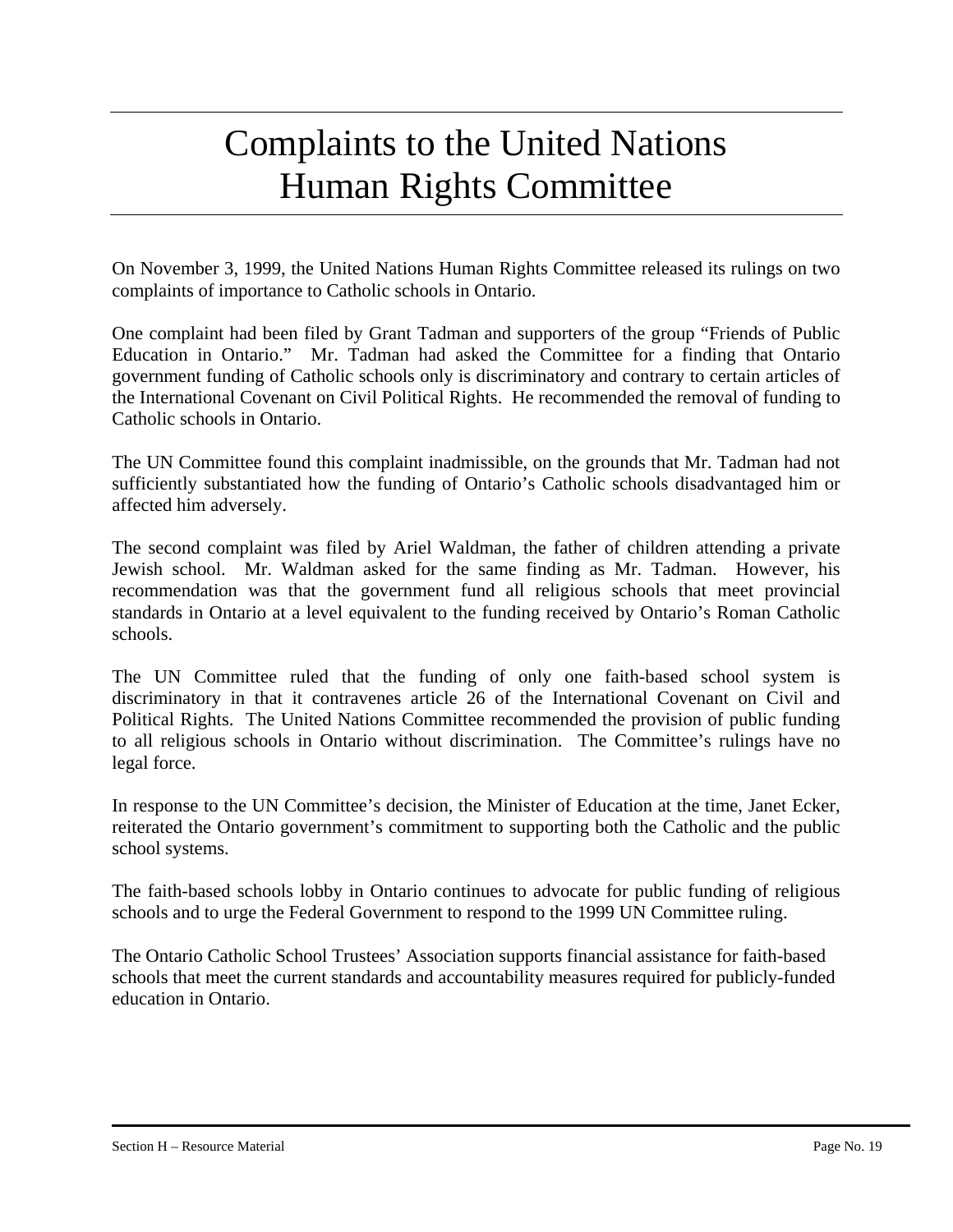## *This Moment of Promise*

*A Pastoral Letter on Catholic Education in Ontario*

ADULT EDUCATION

ONTARIO CONFERENCE OF CATHOLIC BISHOPS

*Ontario Conference of Catholic Bishops, 1989 Reprinted 2000*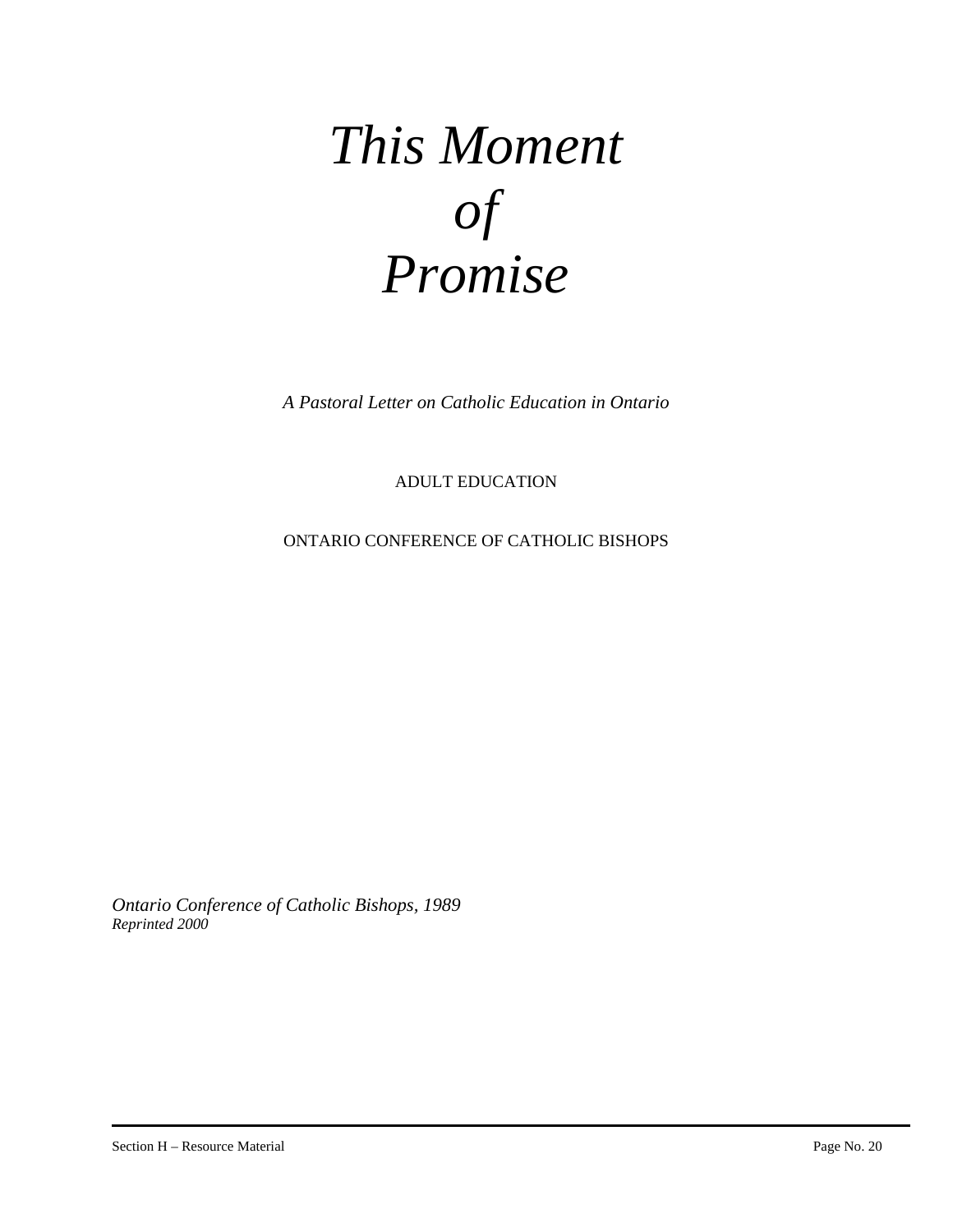### *This Moment of Promise*

*A Pastoral Letter on Catholic Education in Ontario* 

#### *PART ONE: The Call of This Moment*

#### *PART TWO: A Distinctive Thread*

*Woven in Faith, Weaving in Hope The Texture of the Times Interweaving the Strands of the Catholic Community*  • *Students* 

- *Parents*
- *Professional Educators*
- *Trustees*
- *Priests*

#### *PART THREE: The Social Fabric of Ontario*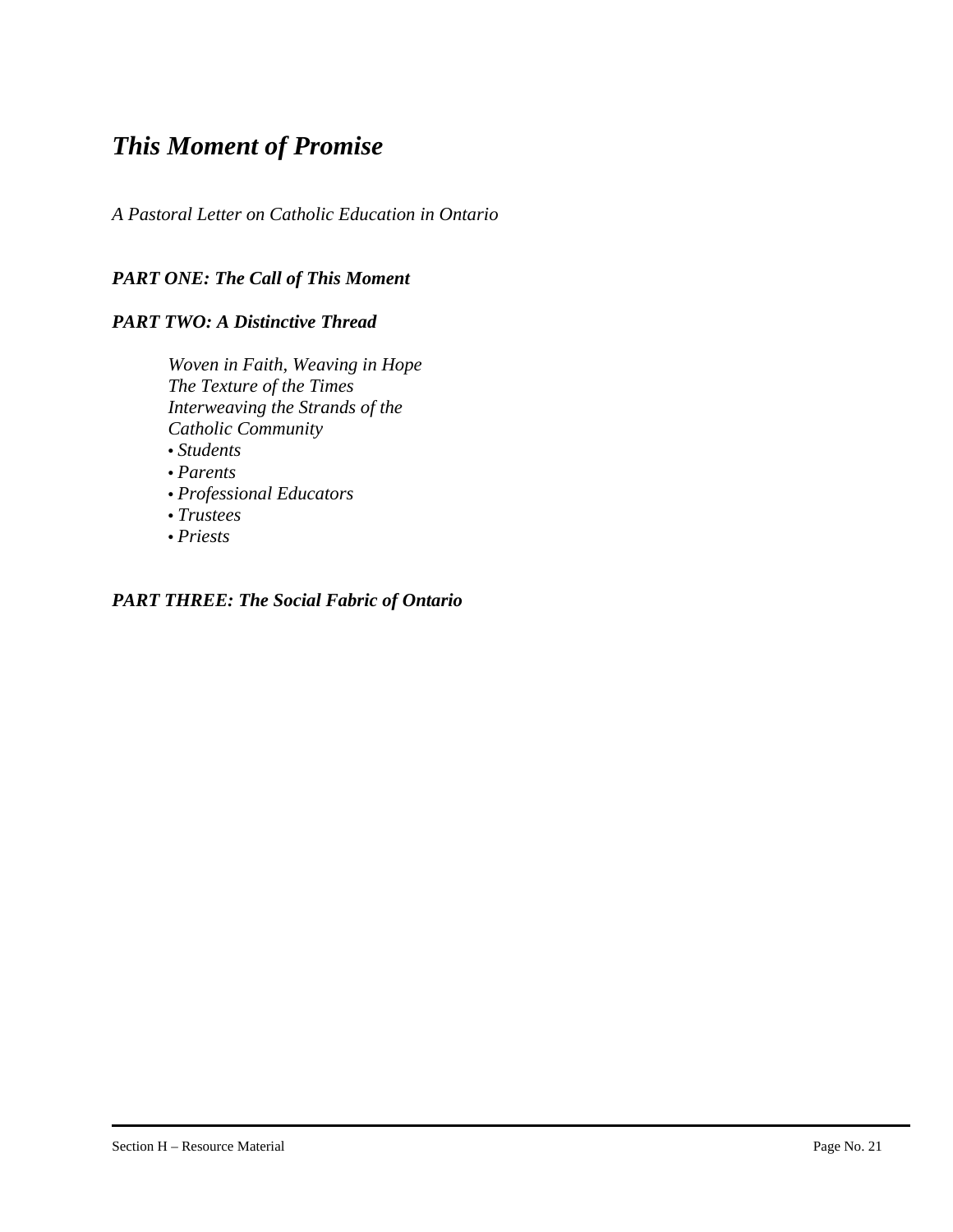#### PART ONE

### *The Call of This Moment*

*T*he past five years have been a time of historic change for Catholic education in Ontario. Innovative pieces of provincial legislation, completing the Catholic separate school system and providing for management by official language minorities, have opened up new educational challenges for all of us. These decisions, supported by all political parties and based on earlier and recent requirements of Canada's Constitution, present us with new possibilities as well as problems. This is not the moment to simply let things happen or to merely react as situations develop. This moment of promise and risk demands that the Catholic community discern with care and with confidence the steps that lie ahead within the total panorama of education in Ontario.

Conscious of our responsibility as pastoral leaders of the Roman Catholic Church of Ontario, we want to share with our people in choosing those directions which will preserve and promote truly Catholic education. In working out these choices together, we can at the same time make a significant contribution towards the building up of the life of this province and of this country. Canadian society continues to define itself as one in which communitarian values (linguistic, cultural, religious) are respected rather than denied. We have staked our hope as a nation on the possibility of strengthening our common social fabric by safeguarding the distinctive quality of each thread within it. Our ongoing commitment to the development of Catholic education represents one such contribution to the common fabric. By reinforcing this distinctive thread of what is best in our Church community, we want to enhance the unique qualities of other communities and the ties which bind us all together.

Our commitment to cultivating the special characteristics of Catholic education, and thus enhancing the fabric of society, impels us to address first our brothers and sisters of the Catholic community and, then, our fellow-citizens of Ontario.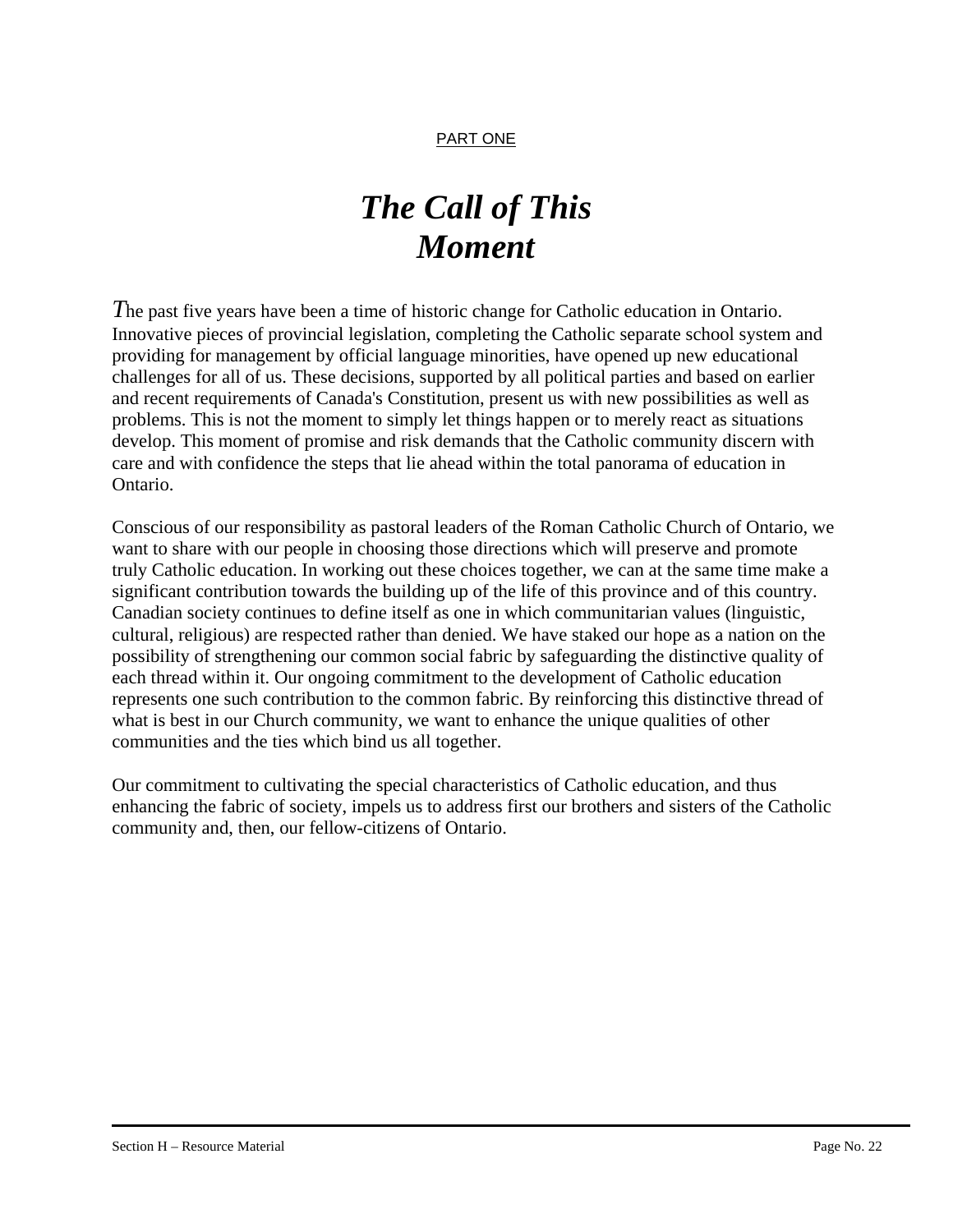### *A Distinctive Thread*

*Many* groups within the Church, each in a particular way, have contributed to the development of Catholic education in Ontario and to its honourable status within provincial educational structures. Our distinctive model of co-operation must be developed even further so that together we may help to realize the promise of this moment. Significant changes within our Church and within our culture have made co-responsibility, on the part of many groups in the Church, both necessary and possible.

### *Woven in Faith, Weaving in Hope*

The call to co-operate in the process of Catholic education becomes all the more clear when we reflect on the impressive history of Catholic schools from their inception before Confederation. Our schools were built as the result of the conviction and sacrifice of countless teachers, parents, trustees and clergy. Religious communities, in particular, brought an ongoing care and commitment to the daily task of education.

All of these people were spurred on by the profound vision of life shaped by the message of Jesus Christ and by the tradition of the Church. These were great-hearted and often great-minded people. They paid a price for Catholic education willingly, even joyfully. And the price was not only financial — it was also deeply personal.

Lay people and clergy were significant and generous participants in this community of effort. Students introduced into this community of faith soon realized that religion was far more than a subject in the curriculum. It demanded self-discipline and a fair amount of doing without. But it was often the quality of the life of religious communities which infused itself into Catholic education as a result of the dedication of people whose vocation animated every dimension of their lives.

Over the years, with the increasing number of Catholic schools, the laity has been called upon to take more responsibility for Catholic education. Members of our Church elect Catholic men and women to act as trustees who will direct Catholic schools. Our teachers, supervisory officers and other education officials are mostly laymen and women.

This new reality invites all of us to enter more seriously into a model of Church set forth at the Second Vatican Council — a Church in which the various gifts of the people of God (from the Pope to the newly-confirmed) are respected and enhanced for the good of the whole Church.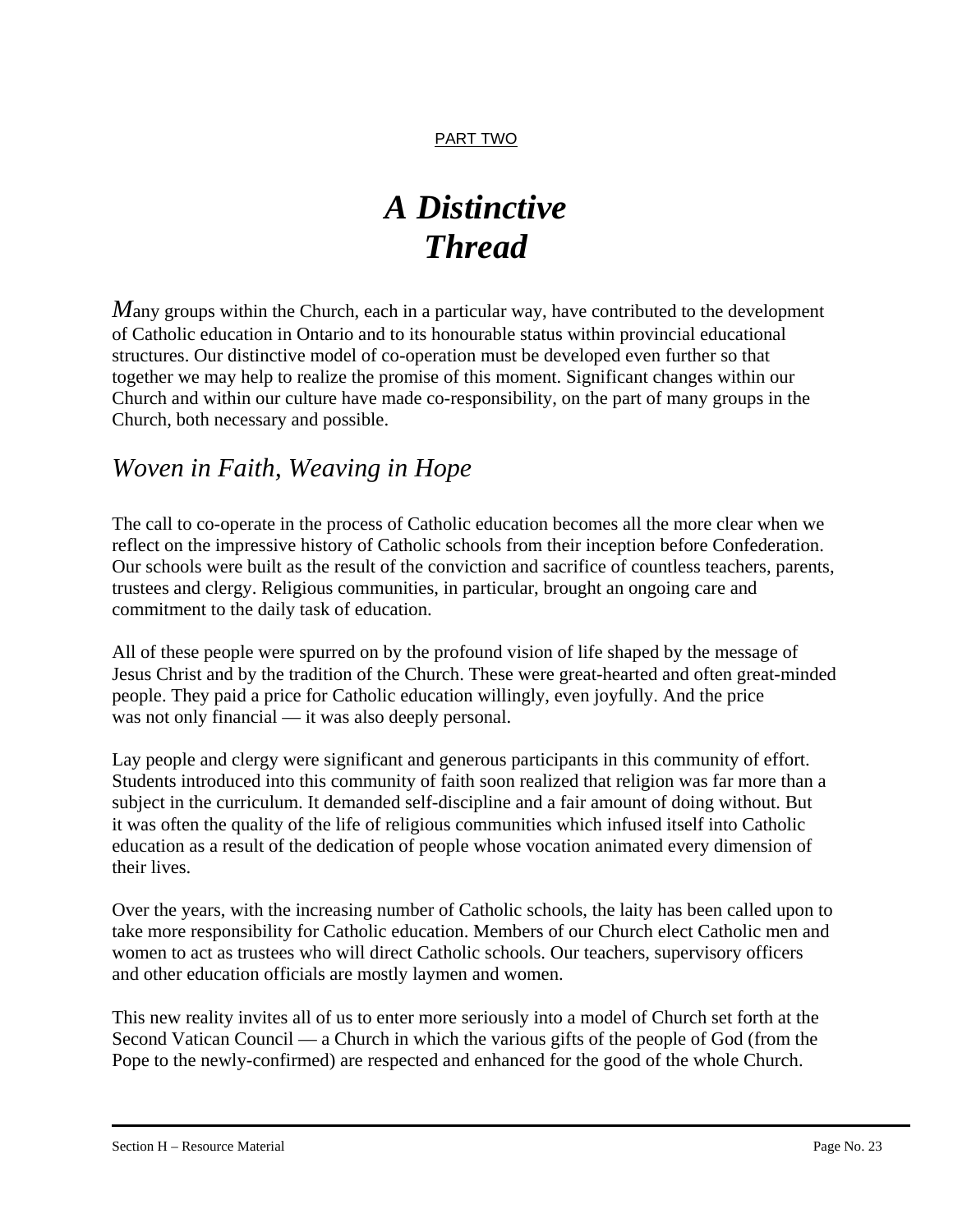The recent Synod on the Laity and our own history in Ontario give witness that the work of education provides an important opportunity for lay involvement and participation in the life of the Church. Schools are a particular expression of the life of the Church community and it is here that lay people have a crucial part to play in teaching and pastoral ministry.

"Catholic education is inspired by the general principles enunciated by the Second Vatican Council concerning collaboration between the hierarchy and those who work in the apostolate. In consequence of the principle of participation and co-responsibility, the various groupings which constitute the educational community are, according to their several competencies, to be associated in decision-making concerning the Catholic school and in the application of decisions once taken." (*The Catholic School*, Sacred Congregation for Catholic Education, 1977, para.70).

As bishops, we are committed to working together with parents and educators to realize this new possibility of becoming more of a Church community for the sake of our young people. Together we face the task of developing schools into communities of faith in which the requirements of good citizenship will be learned in a vital way from the perspective of the message of the Gospel and the teachings of the Church.

In this light, the lessening of the financial burden of Catholic education must be seen as freeing us to make the collective and personal choices and sacrifices necessary to enhance our educational communities of faith. As Pope John Paul II said to us during our visit with him in April 1988, "Even though the financial viability of Catholic schools has been guaranteed, the task remains of ensuring their *Catholic character*." The great privilege of this new freedom cannot help but remind us that much is expected of those to whom much has been given (Luke 12:48).

### *Discussion Questions*

- 1. What are the major problems which you feel face the Catholic school system at the present time?
- 2. The "great privilege of this new freedom cannot help but remind us that much is expected of those to whom much has been given". Identify what new commitments and sacrifices may be asked of parents, teachers, trustees, students, and the clergy if Catholic education is to be a valid alternative.
- 3. What role do you see religious orders playing in the future of Catholic education?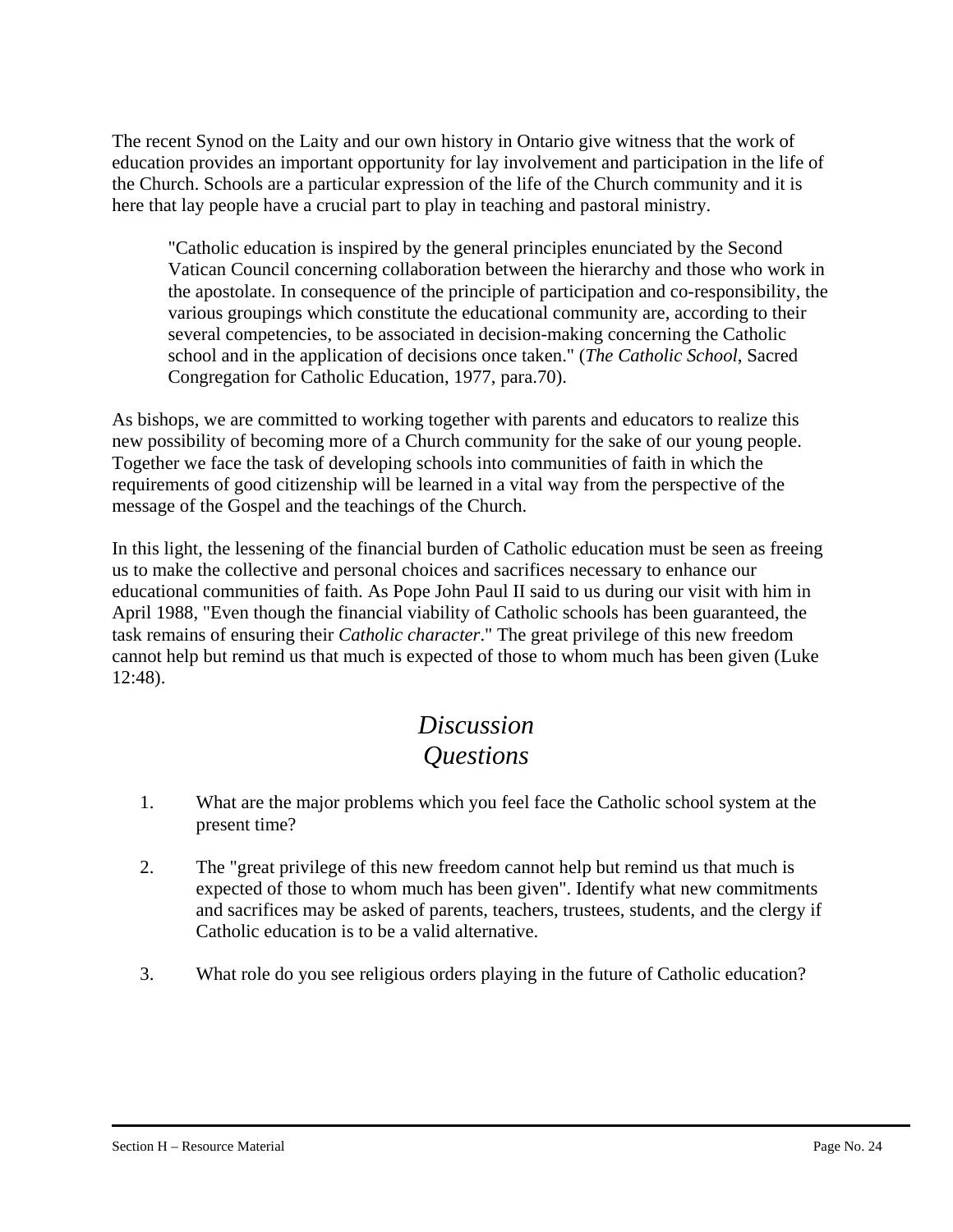### *A D I S T I N C T I V E T H R E A D*

### *The Texture of the Times*

The necessity of this common effort seems all the more urgent as we reflect on the present cultural context within which Catholic education takes place. Dramatic social changes are, for better and for worse, influencing the direction of our Catholic schools.

There are many social developments which have enhanced the quality of human life in this country: improved medical care, greater social security, wider access to education and stronger legal guarantees for the rights of all persons. However, the demoralizing materialism of our consumer culture is having an increasingly numbing effect on the human spirit. Pope John Paul II has vividly described the particular form of enslavement of those caught in the vicious circle of producing and consuming: "The more one possesses the more one wants, while deeper aspirations remain unsatisfied and perhaps even stifled." (*Sollicitudo Rei Socialis* IV.28)

Thus, although Catholic education must prepare students to live in this culture and to embrace all that is good in it, this effort should not be reduced simply to learning how to adapt to the world. While we are called to be constructive and creative in our contribution to society, we must also be critical of those aspects of our culture which are contrary to the values of our faith tradition.

- *In a world which ignores the human thirst for God, we are called to share the living waters of our faith.*
- *In a time when there is little reverence for the image of God in the human person, we are summoned to care for human life with an ultimate respect.*
- *In a culture where communication is increasingly commercialized, we are invited to prayer and to worship.*
- *In a world marked by poverty, oppression and war, we are commanded to work for justice and peace.*
- *In a society marked by personality cults, we are called to bear witness to Jesus Christ, our Saviour and Lord, and to reverence him in the poor, the lowly, and the marginalized.*
- *In a time which often seems to be without goals or ennobling aspirations, we are challenged to declare ours and to dedicate our lives to their achievement.*
- *In an age which seems more fearful of the future, we are directed to give an account of the hope that is within us. (I Peter 3, 15)*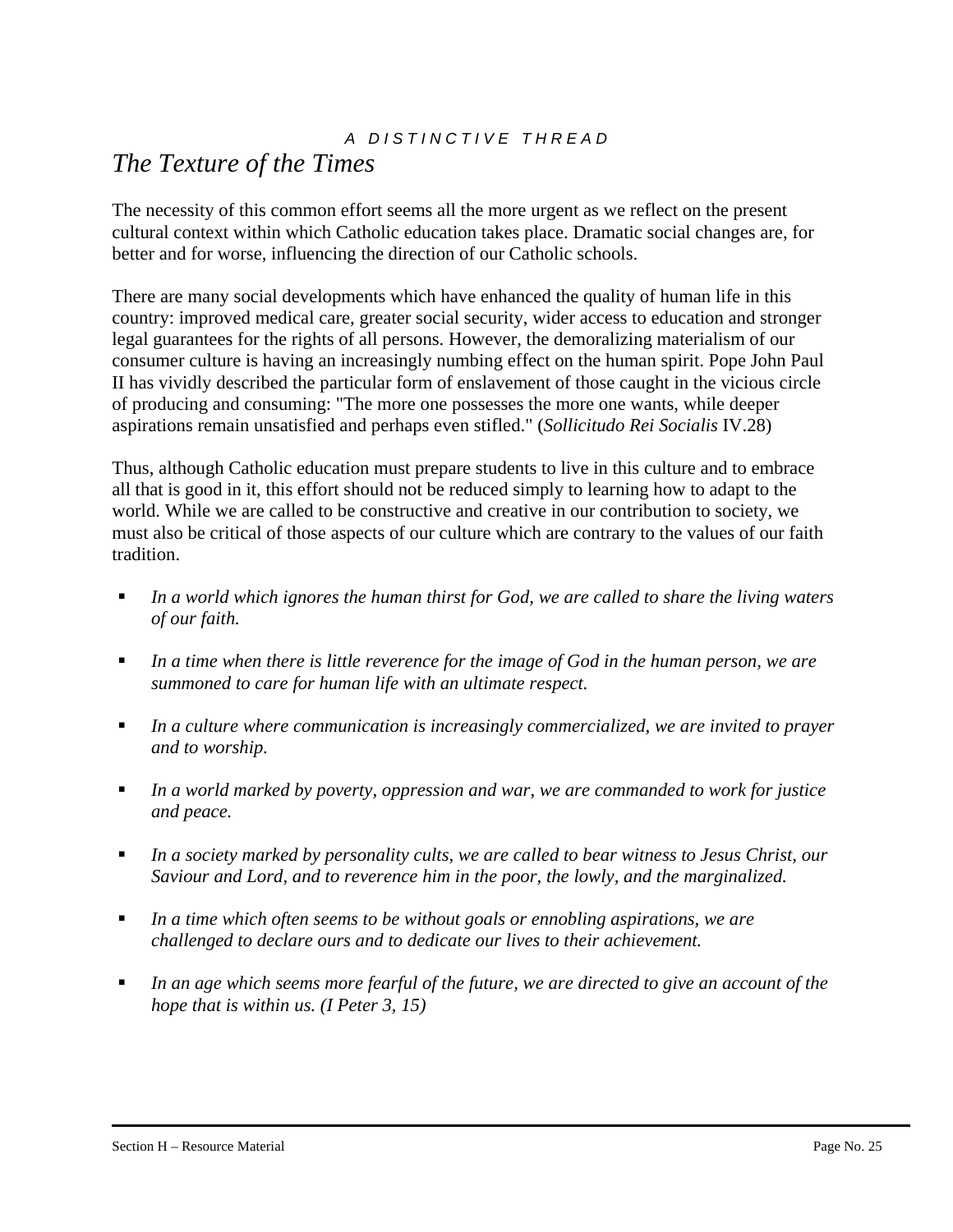Our students cannot do this alone. We cannot do this alone. We all need to be members of a community which encourages each person in the difficult task of living according to faith values which are often at odds with the prevailing values of our society. Within a society which is increasingly secular, there is more need than ever before for an educational community which stakes its existence on the infinite promise which Jesus Christ has offered through his death and resurrection. He came that we may have life and have it more abundantly.

Given the increasing fragility of families and the overextension of parishes, it is becoming more obvious that the school, for some, is often the primary place where young people experience the Church as an alternative community which is shaped more by faith, hope and love than by the values of our consumer culture.

In this situation, those involved in Catholic education have an awesome privilege and responsibility. They are called not only to create an authentic faith community in the school but also to bring that community into communion with the parish and the wider Church community. "The educational community of a Catholic school should be trying to become a Christian community: a genuine community of faith." (*Lay Catholics in Schools: Witnesses to Faith*, S.C. for Catholic Education, 1982, para.41). Students deserve to discover their vocation in the universal Church and their roots in the long tradition of the Church.

A Catholic school can never be simply a place where students accumulate skills and information, a place where they learn how to get ahead and sell their gifts on the open market. If this were so, our schools would prepare students for nothing more than a shallow life far removed from the profound vision of life revealed by the gospel.

A Catholic school must be a place where all knowledge and relationships are transformed by questions of meaning, by the quest for meaning. We must have a profound respect for what is all too often repressed in this culture — that quiet voice which expresses the infinite desire of each person for God. We must "grasp firmly the challenge of providing a kind of education whose curriculum will be inspired more by reflection than by technique, more by a search for wisdom than by the accumulation of information." (Pope John Paul II, 1984, Newfoundland).

### Discussion **Ouestions**

- 1. In the daily life of a school, how should Catholic schools be different?
- 2. Identify trends or values in society which Catholic schools should be questioning.
- 3. How would you describe the kind of relationship which should exist between our schools and our parishes?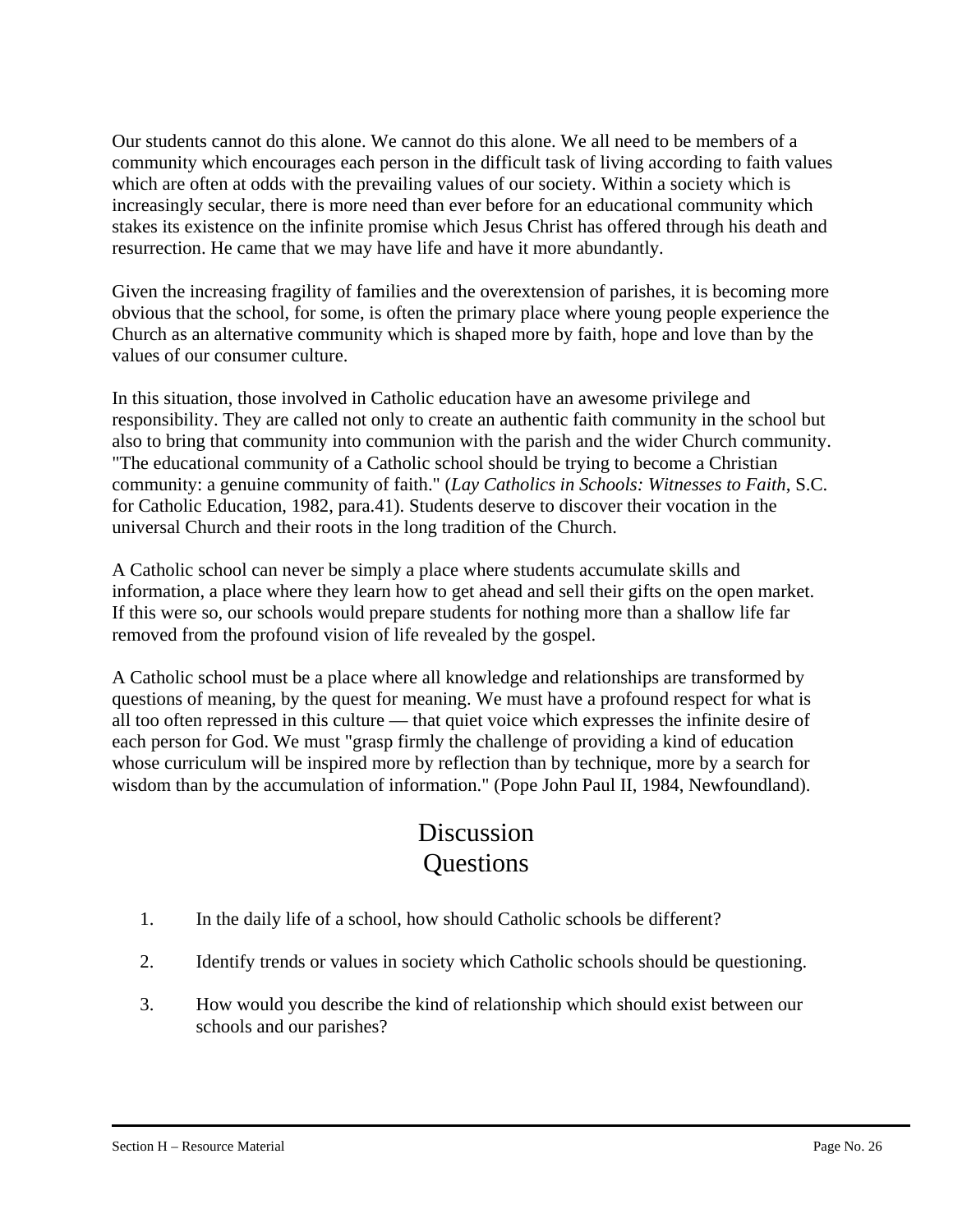### *A D I S T I N C T I V E T H R E A D*

### *Interweaving the Strands of the Catholic Community*

The building of Catholic education communities has always been a creative endeavour which calls for the best which each one of us has to offer. Together, we must emphasize and in some cases discover the new responses and new solutions to the specific challenges which this moment offers us:

### *Challenges . . .*

- We need to develop further and to articulate a Catholic philosophy of education for our times so that our distinctive vision of education will permeate every aspect of our curriculum and all dimensions of the learning process.
- Efforts in developing curriculum specifically for Catholic schools should continue. Religious education should not be reduced to one course in our schools. Rather, our whole educational process should become a religious activity. Faith should infuse every subject and aspect of our curriculum.
- Nevertheless, the central importance of religious education courses needs to be strengthened by working to ensure that these courses are credited at every grade level and by pursuing the necessary changes in provincial regulations so that aspiring teachers will be encouraged to specialize in theology and religious studies.
- As the system of public education evolves in its newly completed form, we must ensure that Separate School Boards retain the freedom, autonomy, and distinctiveness necessary to provide Catholic education.
- As members of the Catholic education community we are called to put our best energies into improving the co-operation with those in the public school system so that together we may ensure the best possible education for every student in this province.
- Together we shall work to establish a method of financing so that every child in the province of Ontario will have equal opportunity for quality education in the schools chosen by his or her parents.
- Within our Catholic school system, energetic commitments must continue to ensure that the women of this present and of future generations will be assured of experiencing their inherent dignity and quality as persons.
- We must further develop within our educational system adult education programs which will encourage adults to recognize Catholic schools as a wonderful resource, particularly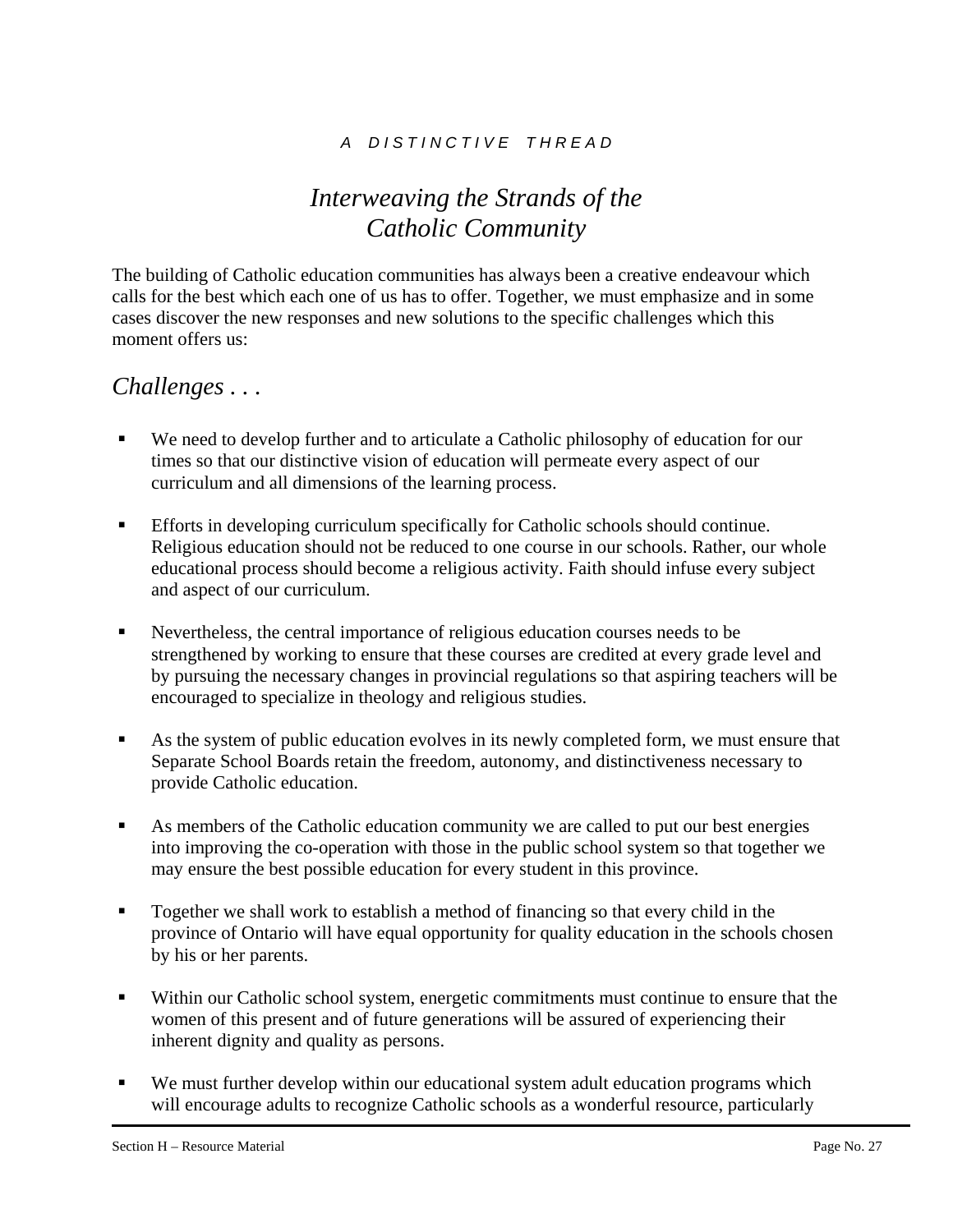for programs which reflect our educational philosophy. This is a resource not only for their children but also for themselves. Educators can enlist parents, guardians, and other adults in determining the programs needed within the community.

- It is time to reflect together again on those factors which help or hinder this communally based education. Are there questions to be asked about the size of school buildings, the professionalization of education and the strictures of bureaucratic procedures, for example?
- Since the future development of our Catholic schools will depend significantly on the educational leaders of tomorrow, let us find creative and coherent ways of identifying and developing the most promising Catholic leadership potential within our school system.
- All of this we should do with an attitude to our stewardship which will ensure the intelligent use of our resources and due regard to the other needs of society.

As pastors called to serve all, as guides providing spiritual, moral and doctrinal direction, as links to the universal Church, we bishops in Ontario are committed to playing our appropriate part in this co-operative effort. As Pope John Paul II reminded us (during our visit with him in April 1988) we "have a special responsibility to be authentic teachers and instructors in the Faith." It is because of this responsibility that we want to address each of the partner groups involved in Catholic education at this promising time.

### *Students*

We invite you to become active participants in the process of Catholic education. We urge you to bring your energy, enthusiasm and generosity to the task of building a Catholic community within your school and to shaping the vision of Catholic education. Your strengths and your weaknesses, your joys and your fears, your struggles and your searchings will be welcomed in this community. Whatever your age, you are not too young to assume responsibility with and for your fellow students. You are a most significant educational influence on each other. You can help each other become disciples of Jesus Christ or you can hinder each other from becoming everything you are called to be. How you are with one another now will significantly influence how you will be with others as adults. The future of the Church and its mission of service in the world will be yours. For this you will need courage, self-discipline and all the love you are able to give. Take up the challenge of growing into a sense of who you are as Christians so that you can develop the talents you have been given and bring the best of yourself to the society in which you will be living.

### *Parents*

You are the primary educators of your children. Catholic schools can only extend and complement the educational process which you have begun and are continuing with your children. We encourage you to take your own faith development as seriously as you take that of your children. We invite you to become more involved in shaping educational policies and directions — particularly those dealing with religious and family life education programs, personal development courses, and child and day care programs. Seek out and insist on ways of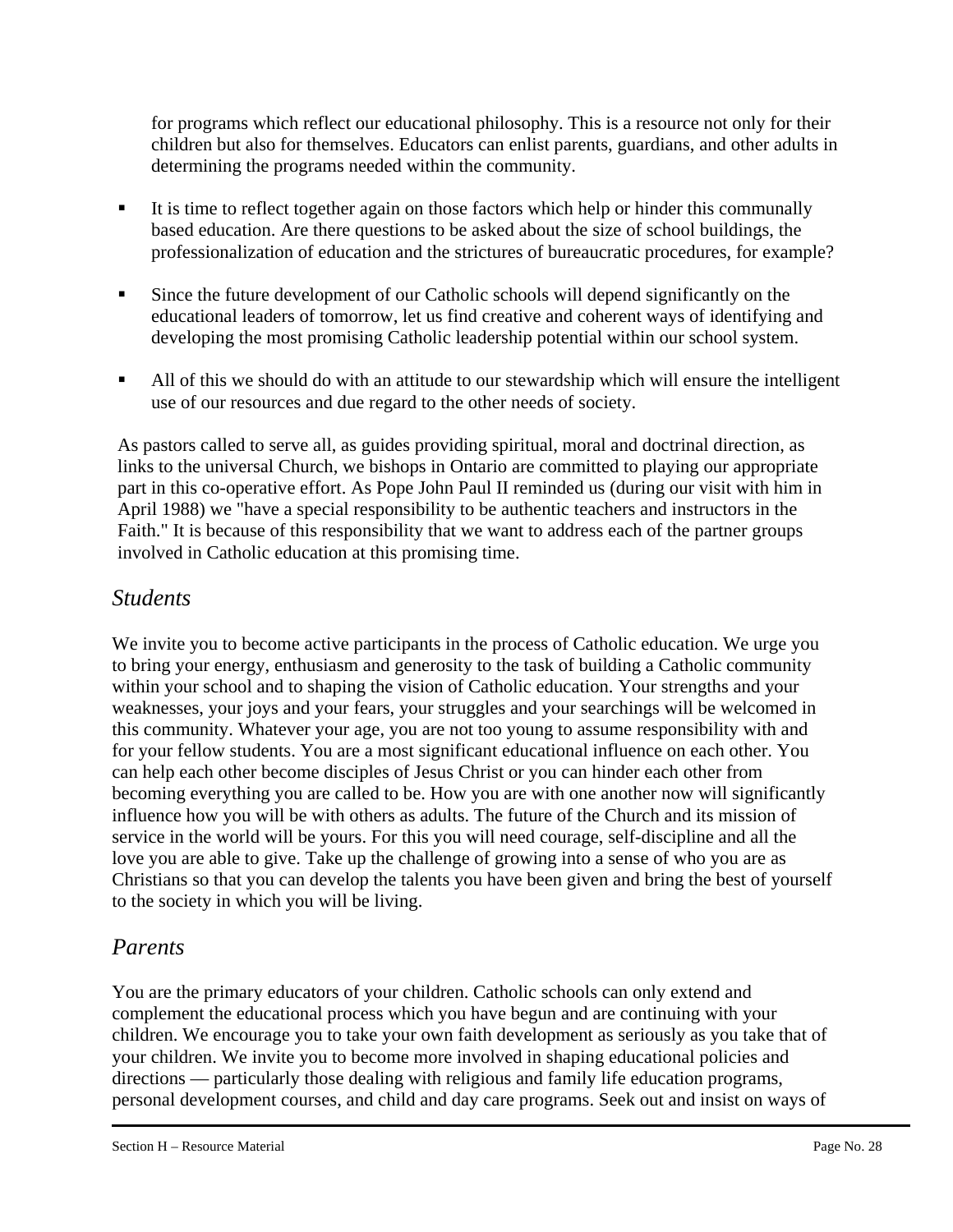becoming more closely related to those who are teaching your children. Consider the opportunities offered by parent organizations in our schools. Catholic schools will be greatly enriched by your efforts to bridge the gap between parish, home and school.

We realize there are times when you are under the kind of stress which makes your task as parents or guardians and educators all the more difficult. In situations where there is only one parent or where both parents are working, there is little energy for anything beyond work and/or home. We have also heard your feelings of confusion and inadequacy when faced with some of the problems your children are going through. Catholic schools do not expect to deal with perfect students or perfect parents. They are there for parents who care enough to want their children to grow in a sense of values and faith.

### *Professional Educators*

You who are professional educators are the ones involved most directly in creating the learning climate within Catholic schools.

"Prime responsibility for creating this unique Christian school climate rests with the teachers, as individuals and as a community. The religious dimension of the school climate is expressed through the celebration of Christian values in Word and Sacrament, in individual behaviour, in friendly and harmonious interpersonal relationships, and in a ready availability. Through this daily witness, the students will come to appreciate the uniqueness of the environment to which their youth has been entrusted. If it is not present, then there is little left which can make the school Catholic. (*The Religious Dimension of Education in a Catholic School*, S.C. for Catholic Education, 1988, para.26).

#### *Teachers*

Parents entrust their sons and daughters to you for a large part of the day. Society confides its future citizens to you. The Church entrusts members of the Body of Christ to your care. Perhaps this is why we expect so much of you — not only professional competence and care but also the integrity of a Christian life. It is also why we have such a debt of gratitude to you.

There is no doubt that it is you who bear the heat of the day in Catholic education. The daily pressures you face are enormous and the rewards of teaching are sometimes long in coming. You deserve the support and understanding of all those involved in Catholic education. It is not necessary to be free of faults and failures to be faithful to the integrity of the process of Catholic education. Otherwise, none of us would dare to be involved. However, your example is the one that will have the greatest direct impact on students. We wish to do all we can to sustain you as you carry this great responsibility.

As your Catholic professional associations have recognized, it is only through ongoing faith development that teachers can hope to meet the challenge of this moment — the challenge of forming educational communities of faith. Courses in religious education, family life education, spirituality and theology are already offered. To these courses must be added others in areas such as the history and philosophy of Catholic education. We support your desire to be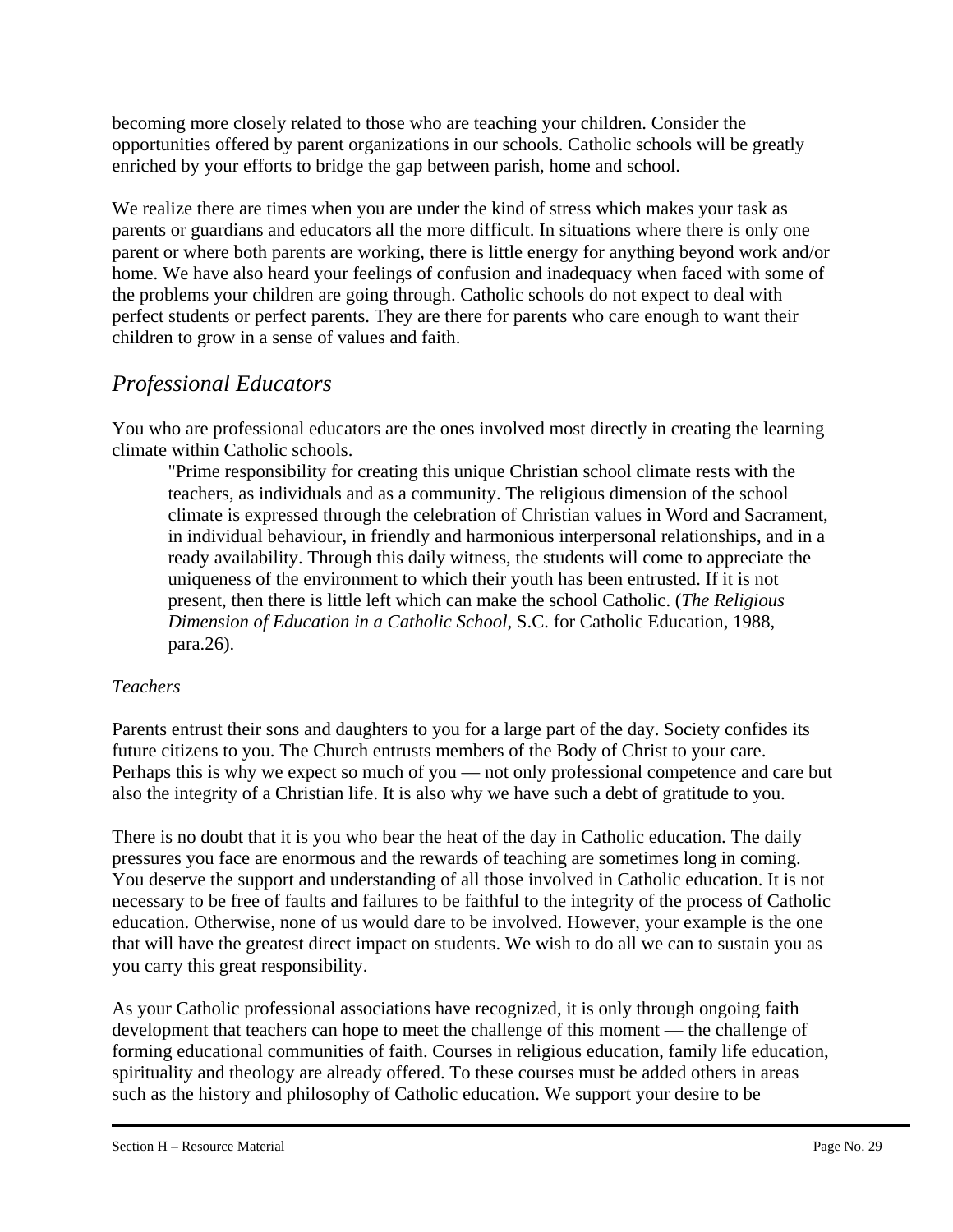involved in these experiences. It is your ongoing education and your own deepening experience in the Catholic tradition which will expand your capacity to help students to become more constructive, creative and critical within our society.

#### *Principals and Vice-Principals*

As no one else, you who are principals and vice-principals have a unique opportunity to create the character of your school. Your reach extends both into the classroom and into the community. The life, the values, and the feeling of each school derive in large part from your commitment to your staff, to your students, and to the gospel.

### *Supervisory Officers*

You who are supervisory officers inspire and draw together from all segments of Catholic education a common vision and sense of mission for our schools. You are, as well, the stewards of highly complex institutions. The bureaucracies necessary to manage and give direction to these institutions take on a life and spirit of their own. We look to you to develop educational structures which will mediate a deep respect for every person whom our schools touch. The quality of life for both staff and students within our schools is perhaps your most significant challenge. The example you give of justice, charity, compassion, and consistency will set the overall tone and ethos of your systems.

### *Support Personnel*

You who are secretaries, building custodians, and other support personnel are an integral part of the Catholic educational effort. In the day-to-day life of a school you provide the services which are complementary to those engaged in teaching or administration. The spirit with which you carry out your service should be a Christian witness to all those who are in contact with you. What you do and how you do it may speak as much to the students about living the gospel as anything they will hear in the classroom. There is no such thing as "just a job" in a Catholic school. There are only various forms of Christian service, each calling for extraordinary dedication.

### *Trustees*

To you are entrusted the care of "hundreds of thousands of human lives with the capability, the possibility and finally the promise of achieving human greatness. And it is these small, fragile and ultimately marvellous lives that you as a trustee are called to serve." (OSSTA *Manual on the Catholic Trustee*).

In the long run, your service as trustees will be as effective as the extent to which you yourselves are willing to be continually educated in the faith. This will provide you with the depth and vision necessary to make of your role a noble political task. By working to create the necessary economic and social conditions, you make Catholic education possible.

In a time when many have grown cynical about those in public office, we are confident of the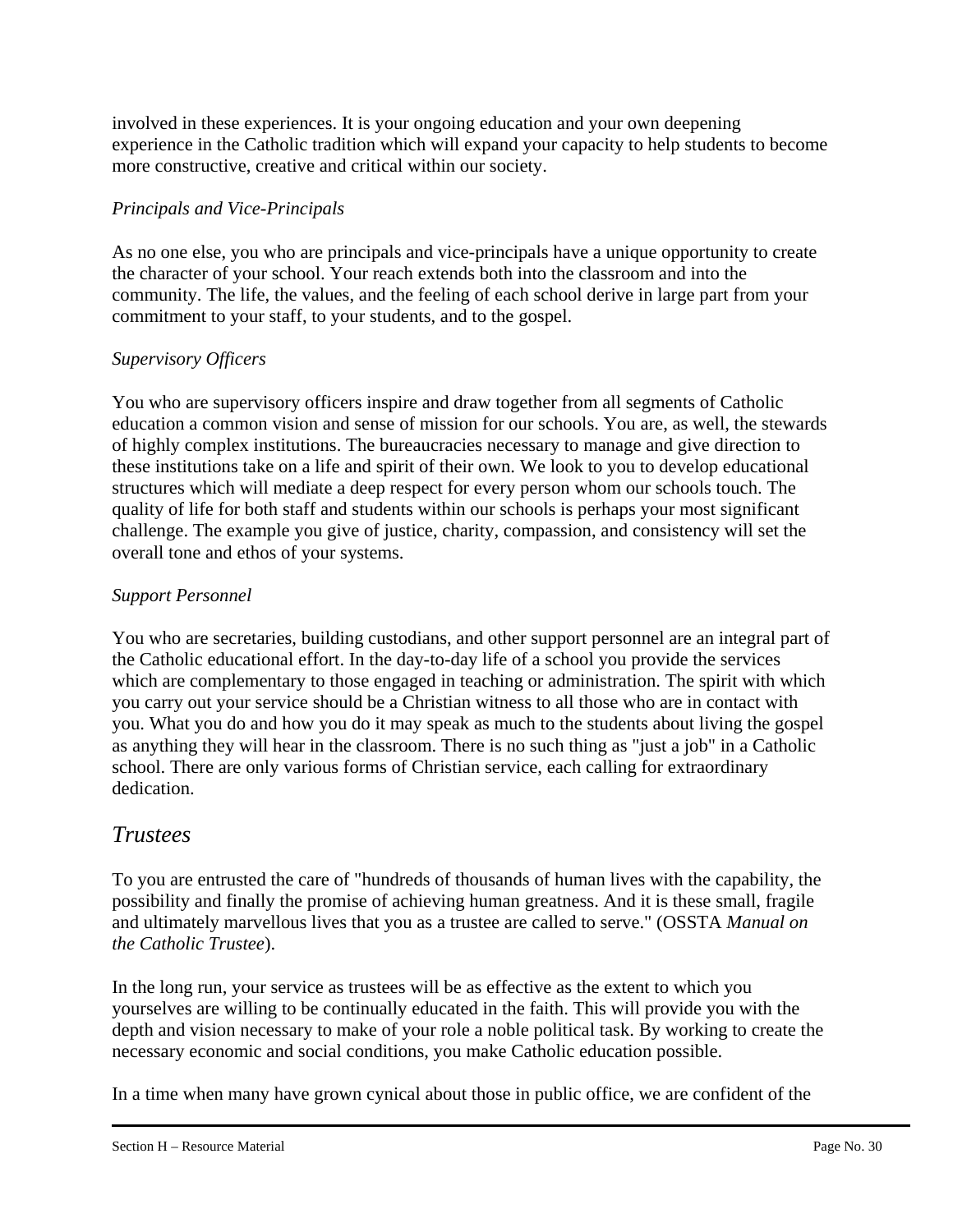integrity of our brothers and sisters who are trustees in their dealings with parents and trustees of other school systems. In a society in which relationships between employer and employee are frequently tense, we ask that you remember that teachers are more than employees and that you in turn are more than employers. Whatever role the various groups play in the Catholic educational community, you are all fundamentally co-workers for the sake of the kingdom. There are many conflicting demands which you are called to consider in your role as trustees. Not all these demands can be reconciled easily but they can be weighed with care, compassion and justice.

### *Leadership Selection*

In a country in which appointments are often made for political reasons alone, we ask you to make decisions about future leadership with a view to what will ultimately further the process of Catholic education. A number of significant decisions are fast approaching. Many directors of education, supervisory officers and principals will soon be retiring and it is you who must appoint their successors. We ask that you make these decisions prayerfully and with a profound grasp of the vision of Catholic education and of the justice which it demands.

#### *Language Rights*

In a province in which linguistic rights are still not fully resolved, we ask French and English speaking trustees to face the choices for the future of Catholic education together. Catholic education allows for different models. The choices you make need not always be the same. We recognize the special responsibility of Catholic francophone trustees who seek to provide schools which will sustain the rich traditions of both their faith, and their culture and language. We hope that whatever decisions are made for the purpose of preserving linguistic rights will strongly reinforce the right to Catholic schools which is consistent with the Constitution and the traditions of Franco-Ontariens.

As French and English speaking Catholics in Ontario move into the future, we ask trustees to learn from our historical failures and to support the unique value of Catholic education in both official languages.

### *Priests*

We join with you, our brothers in the priesthood, in seeking new ways to meet the pastoral and spiritual needs of both staff and students in Catholic schools. Although the shortage of priests has made your relationship with the schools more difficult to sustain, the development of parish councils and other groups in the parish promise new ways of forming connections between the parish and school.

We encourage you to support with your co-operation and expertise the development of chaplaincy services and pastoral care departments in Catholic secondary schools. Because staff and students in these schools come from many different parishes, the pastoral care departments represent a new opportunity to integrate this ministry with the Church life present at the parish and diocesan levels.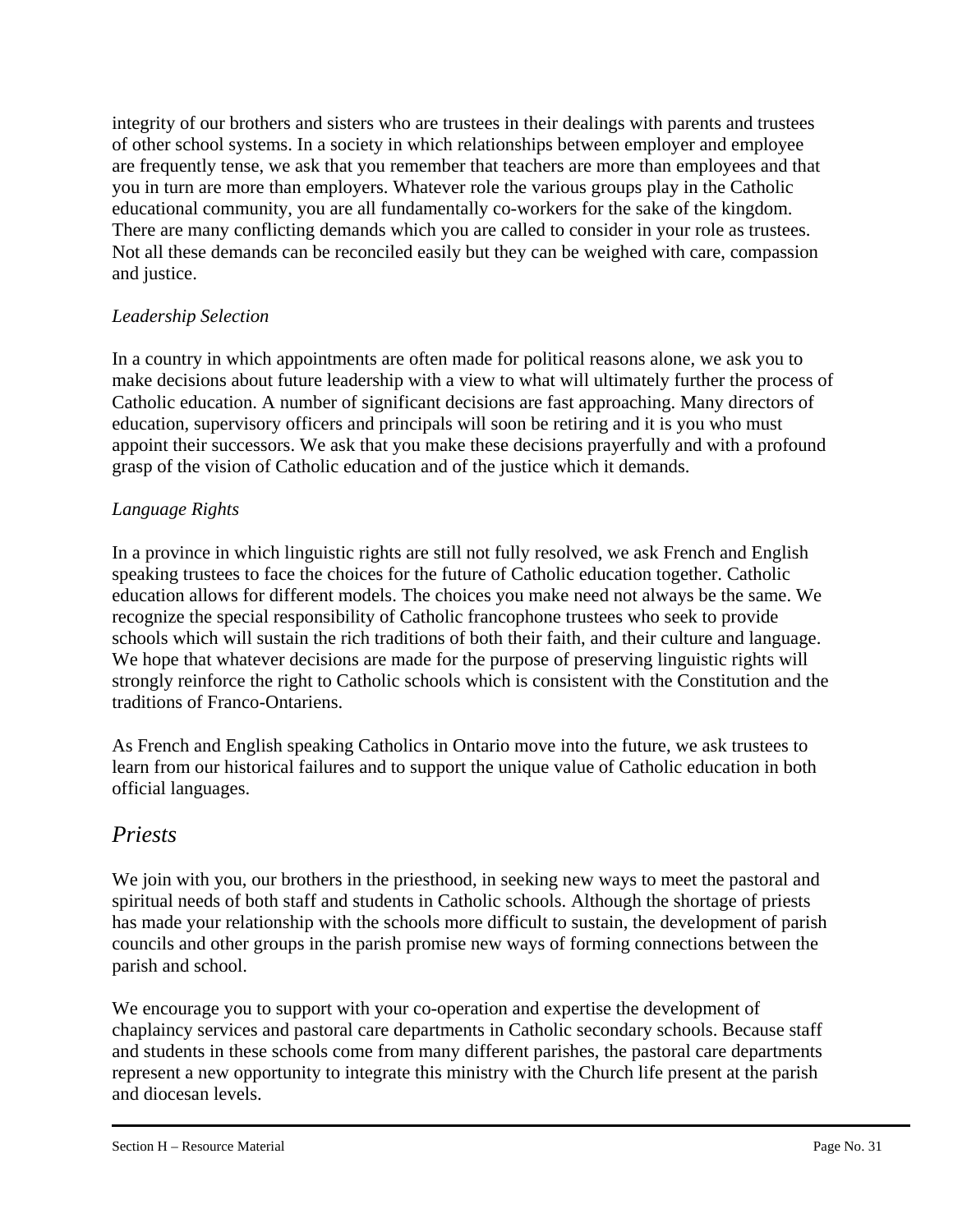At times you may be involved in the schools as chaplains and at other times you may be invited to support the religious and/or laity who are serving in that capacity.

In any case, your involvement in the faith development, social outreach and liturgical celebrations in a school will benefit both the parish and the school. Through your priestly ministry, the sacramental life of the Church can signify and make present the mysteries of faith which gather together and sustain a Catholic educational community. Our faith is not only something to be learned, it is also a mystery to be celebrated.

**Students, parents, teachers, principals, supervisory officers, support personnel, trustees, priests and bishops** — we each face our own challenges which are finally shared by all. These challenges will become blessings rather than burdens if we bear them with the hope and love which Jesus Christ has taught us. It should not surprise us when tension and difficulty beset us in this common task. Co-operation does not exclude disagreements and even honest conflicts of opinion. However, it does imply that we engage each other as Christians, as partners and not as adversaries.

To facilitate a co-operative response to these, and other specific challenges, the Institute for Catholic Education and the Conseil d'education Catholique pour les francophones de l'Ontario have been established. They are given direction by boards of directors with representatives from many of the Catholic education organizations of the province. It is our hope that they will assist in the working out of the practical forms of co-operation among the various partners in Catholic education. Such co-operation requires that each group grow in an understanding and appreciation of the challenges which face others involved in this task.

In the end, the promise of this moment for Catholic education in Ontario will be realized in the degree to which we recall to each other the promise of our Baptism. In some mysterious way, we have been promised to God and to one another. Our young Catholics are promises of God and we and they are called to share this promise with our world.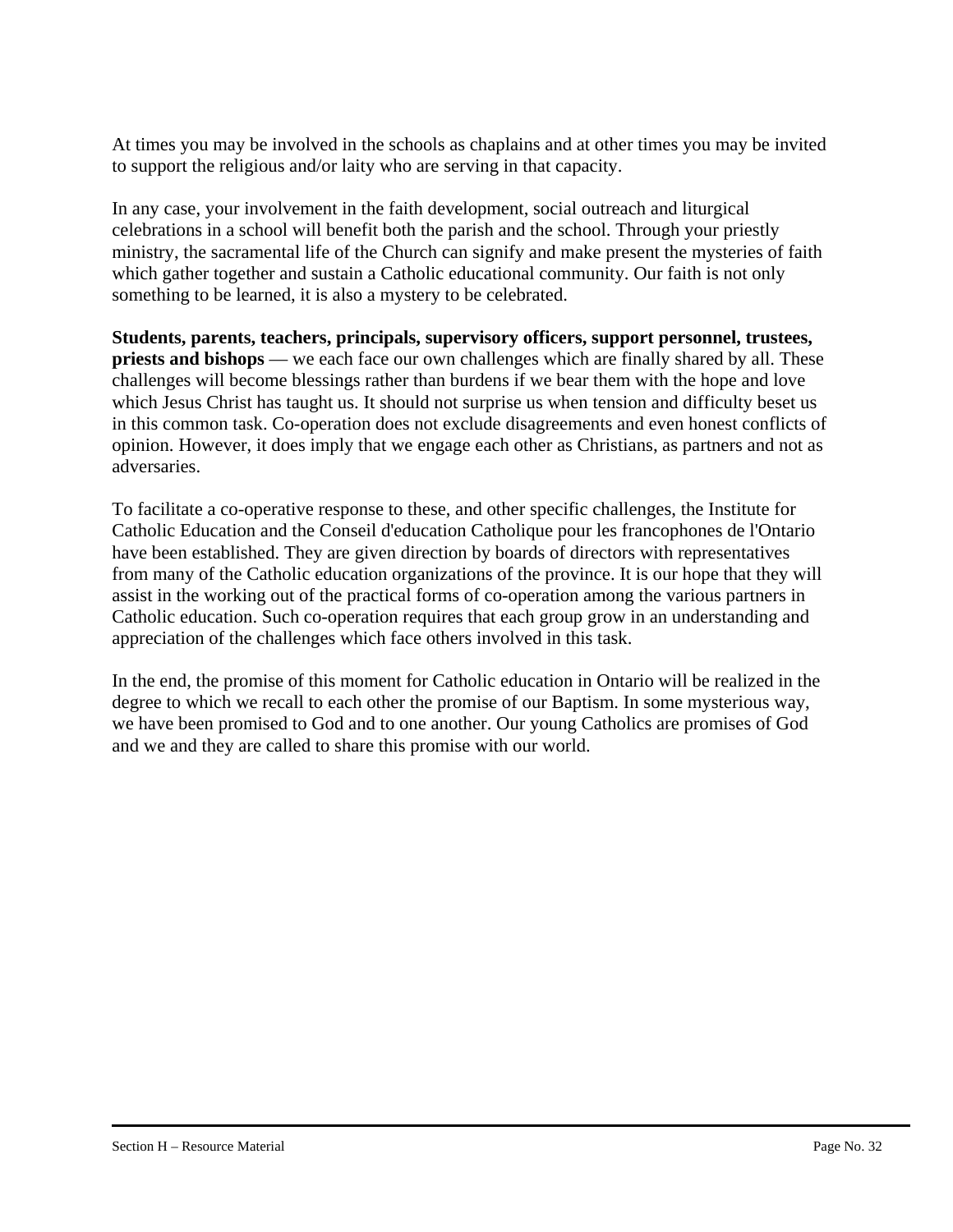### *Discussion Questions*

- 1. The bishops have identified a number of challenges facing Catholic education. What would you add to the list?
- 2. What kind of faith commitment do you look for in teachers, trustees, and other educators in our schools?
- 3. What makes it difficult in our school system for parents to be involved in the schooling of their children?
- 4. Suggest new models for co-operation in our schools which would better involve parents in education.
- 5. What kind of reasons should prompt a person to run for the Catholic school board?
- 6. What kind of leadership do you expect priests and bishops to offer in Catholic education?
- 7. What needs should our adult education programs respond to?